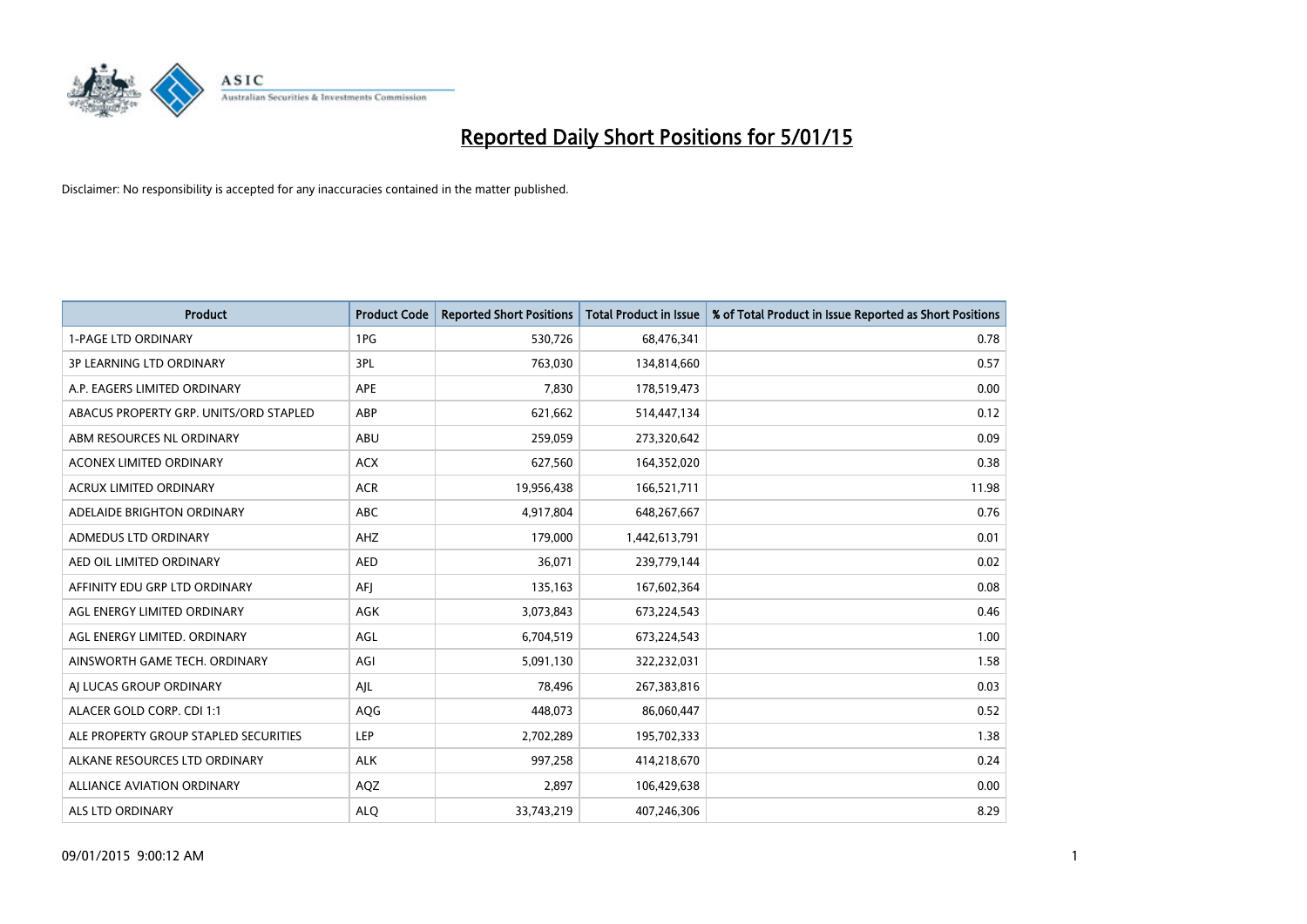

| <b>Product</b>                          | <b>Product Code</b> | <b>Reported Short Positions</b> | <b>Total Product in Issue</b> | % of Total Product in Issue Reported as Short Positions |
|-----------------------------------------|---------------------|---------------------------------|-------------------------------|---------------------------------------------------------|
| ALTIUM LIMITED ORDINARY                 | <b>ALU</b>          | 34,844                          | 129,272,762                   | 0.03                                                    |
| ALUMINA LIMITED ORDINARY                | AWC                 | 16,905,191                      | 2,806,225,615                 | 0.60                                                    |
| AMALGAMATED HOLDINGS ORDINARY           | AHD                 | 997                             | 157,917,136                   | 0.00                                                    |
| AMCOM TELECOMM, ORDINARY                | AMM                 | 3,551,830                       | 266,399,148                   | 1.33                                                    |
| AMCOR LIMITED ORDINARY                  | <b>AMC</b>          | 13,678,297                      | 1,206,684,923                 | 1.13                                                    |
| AMP CAPITAL CHINA ORDINARY UNITS        | AGF                 | 2,254                           | 374,593,484                   | 0.00                                                    |
| AMP LIMITED ORDINARY                    | AMP                 | 10,491,987                      | 2,957,737,964                 | 0.35                                                    |
| ANSELL LIMITED ORDINARY                 | <b>ANN</b>          | 5,108,024                       | 153,139,924                   | 3.34                                                    |
| ANTARES ENERGY LTD ORDINARY             | <b>AZZ</b>          | 523,834                         | 242,750,000                   | 0.22                                                    |
| ANZ BANKING GRP LTD ORDINARY            | ANZ                 | 18,489,896                      | 2,756,650,267                 | 0.67                                                    |
| APA GROUP STAPLED SECURITIES            | APA                 | 14,244,588                      | 980,917,175                   | 1.45                                                    |
| APN NEWS & MEDIA ORDINARY               | <b>APN</b>          | 3,174,990                       | 1,029,041,356                 | 0.31                                                    |
| APN OUTDOOR GRP ORDINARY                | <b>APO</b>          | 970                             | 166,614,509                   | 0.00                                                    |
| AQUARIUS PLATINUM. ORDINARY             | <b>AOP</b>          | 2,851,310                       | 1,501,979,560                 | 0.19                                                    |
| ARAFURA RESOURCE LTD ORDINARY           | ARU                 | 2,000                           | 441,270,644                   | 0.00                                                    |
| ARB CORPORATION ORDINARY                | ARP                 | 836,202                         | 79,156,214                    | 1.06                                                    |
| ARDENT LEISURE GROUP STAPLED SECURITIES | AAD                 | 5,537,364                       | 438,666,245                   | 1.26                                                    |
| ARENA REIT. STAPLED                     | <b>ARF</b>          | 107,664                         | 211,605,103                   | 0.05                                                    |
| ARISTOCRAT LEISURE ORDINARY             | <b>ALL</b>          | 771,728                         | 631,322,253                   | 0.12                                                    |
| ARRIUM LTD ORDINARY                     | ARI                 | 82,399,407                      | 2,937,293,755                 | 2.81                                                    |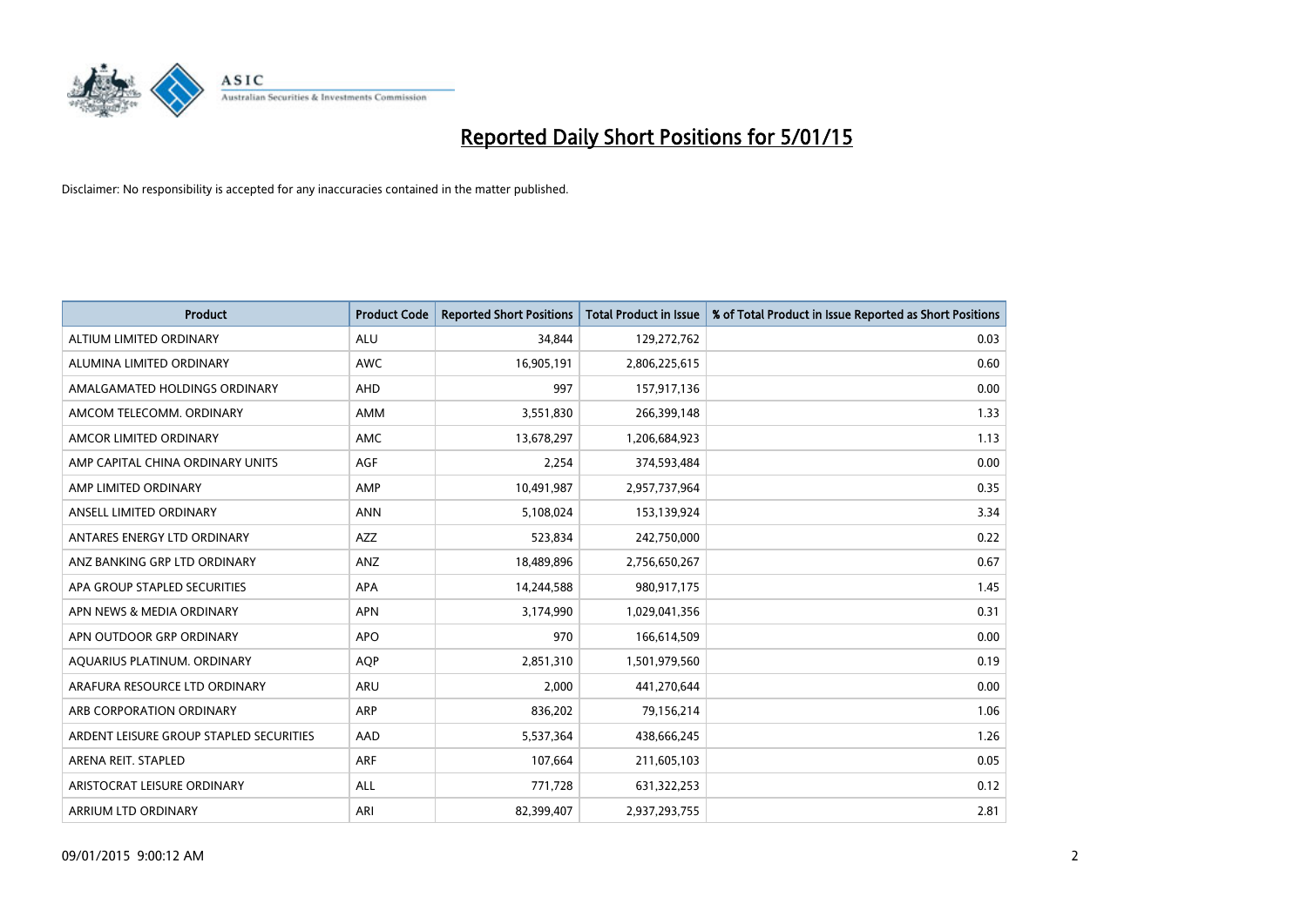

| <b>Product</b>                            | <b>Product Code</b> | <b>Reported Short Positions</b> | <b>Total Product in Issue</b> | % of Total Product in Issue Reported as Short Positions |
|-------------------------------------------|---------------------|---------------------------------|-------------------------------|---------------------------------------------------------|
| ASALEO CARE LIMITED ORDINARY              | AHY                 | 6,459,305                       | 603,469,434                   | 1.07                                                    |
| ASCIANO LIMITED ORDINARY                  | <b>AIO</b>          | 4,789,234                       | 975,385,664                   | 0.49                                                    |
| ASG GROUP LIMITED ORDINARY                | <b>ASZ</b>          | 34,035                          | 206,720,839                   | 0.02                                                    |
| ASHLEY SERVICES GRP ORDINARY              | ASH                 | 222,411                         | 150,000,000                   | 0.15                                                    |
| ASPEN GROUP ORD/UNITS STAPLED             | <b>APZ</b>          | 96,987                          | 113,183,450                   | 0.09                                                    |
| ASPIRE MINING LTD ORDINARY                | <b>AKM</b>          | 1,000,001                       | 703,463,306                   | 0.14                                                    |
| ASTRO JAP PROP GROUP STAPLED US PROHIBIT. | AJA                 | 98,423                          | 67,183,619                    | 0.15                                                    |
| ASX LIMITED ORDINARY                      | ASX                 | 6,078,018                       | 193,595,162                   | 3.14                                                    |
| ATLAS IRON LIMITED ORDINARY               | AGO                 | 91,212,970                      | 919,475,619                   | 9.92                                                    |
| ATRUM COAL NL ORDINARY                    | <b>ATU</b>          | 72,449                          | 170,142,959                   | 0.04                                                    |
| AUCKLAND INTERNATION ORDINARY             | AIA                 | 109,378                         | 1,190,484,097                 | 0.01                                                    |
| AURIZON HOLDINGS LTD ORDINARY             | AZJ                 | 2,519,324                       | 2,124,116,483                 | 0.12                                                    |
| AUSDRILL LIMITED ORDINARY                 | ASL                 | 21,785,252                      | 312,277,224                   | 6.98                                                    |
| AUSENCO LIMITED ORDINARY                  | AAX                 | 487,033                         | 168,449,799                   | 0.29                                                    |
| AUSNET SERVICES STAPLED SECURITIES        | <b>AST</b>          | 37,122,359                      | 3,466,913,009                 | 1.07                                                    |
| AUST INDUSTRIAL REIT UNIT                 | ANI                 | 115,094                         | 96,288,031                    | 0.12                                                    |
| AUSTAL LIMITED ORDINARY                   | ASB                 | 56,564                          | 346,772,567                   | 0.02                                                    |
| AUSTBROKERS HOLDINGS ORDINARY             | <b>AUB</b>          | 74,356                          | 61,740,597                    | 0.12                                                    |
| AUSTEX OIL LIMITED ORDINARY               | <b>AOK</b>          | 62,000                          | 558,571,402                   | 0.01                                                    |
| AUSTIN ENGINEERING ORDINARY               | ANG                 | 392,785                         | 84,274,004                    | 0.47                                                    |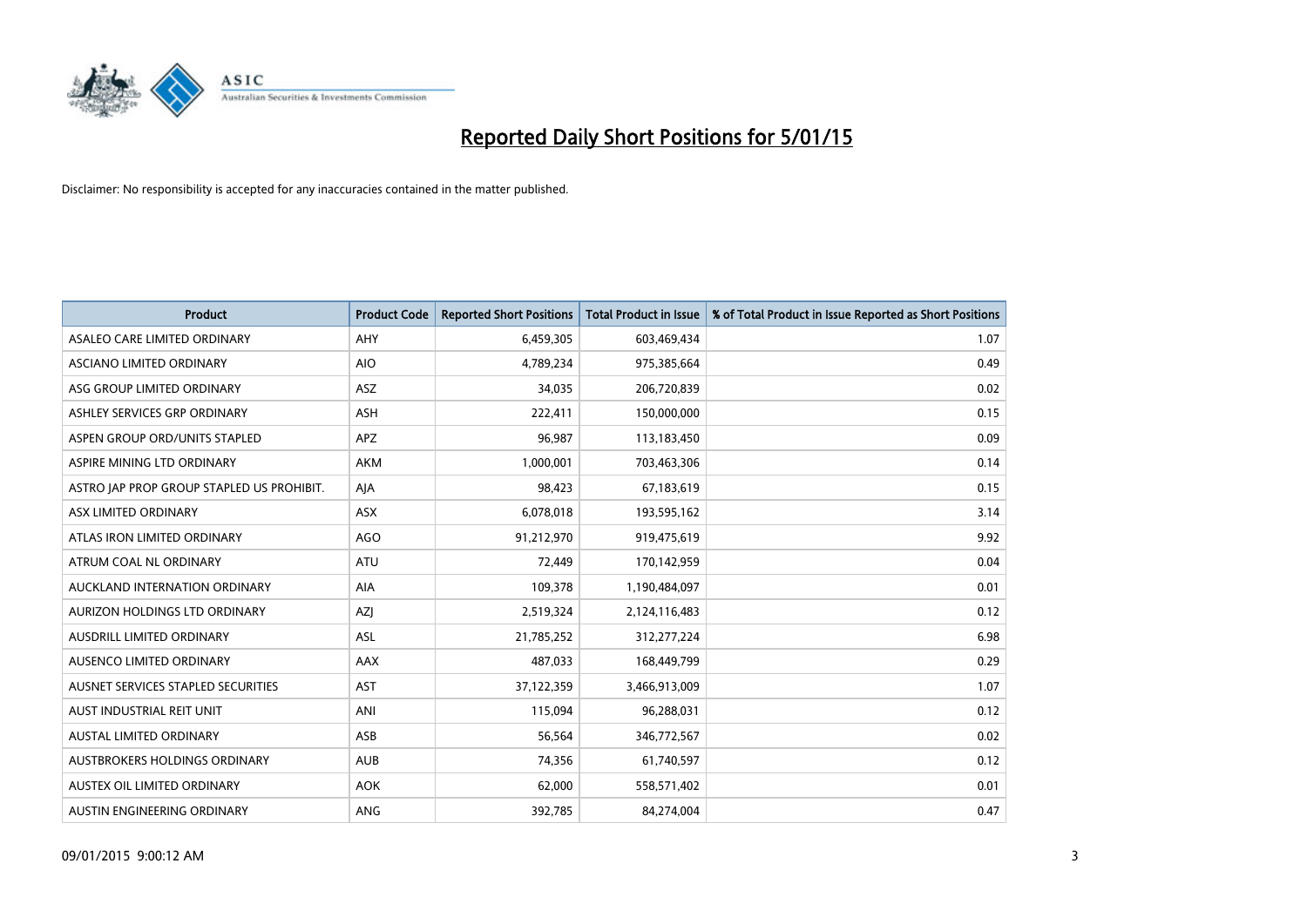

| <b>Product</b>                     | <b>Product Code</b> | <b>Reported Short Positions</b> | <b>Total Product in Issue</b> | % of Total Product in Issue Reported as Short Positions |
|------------------------------------|---------------------|---------------------------------|-------------------------------|---------------------------------------------------------|
| <b>AUSTIN EXPLORATION ORDINARY</b> | <b>AKK</b>          | 1,122,604                       | 327,862,790                   | 0.34                                                    |
| AUSTRALIAN AGRICULT. ORDINARY      | AAC                 | 6,309,131                       | 532,474,721                   | 1.18                                                    |
| AUSTRALIAN PHARM, ORDINARY         | API                 | 8,599,177                       | 488,115,883                   | 1.76                                                    |
| AUTOMOTIVE HOLDINGS ORDINARY       | AHE                 | 3,344,562                       | 306,437,941                   | 1.09                                                    |
| AVANCO RESOURCES LTD ORDINARY      | AVB                 | 3,263,736                       | 1,661,675,855                 | 0.20                                                    |
| AVEO GROUP STAPLED SECURITIES      | AOG                 | 3,628,774                       | 499,536,460                   | 0.73                                                    |
| AWE LIMITED ORDINARY               | <b>AWE</b>          | 13,579,876                      | 525,861,050                   | 2.58                                                    |
| AZONTO PET LTD ORDINARY            | APY                 | $\mathbf{1}$                    | 1,159,375,100                 | 0.00                                                    |
| AZUMAH RESOURCES ORDINARY          | <b>AZM</b>          | $\mathbf{1}$                    | 389,316,919                   | 0.00                                                    |
| <b>BANDANNA ENERGY ORDINARY</b>    | <b>BND</b>          | 17,540,654                      | 528,481,199                   | 3.32                                                    |
| BANK OF QUEENSLAND. ORDINARY       | <b>BOQ</b>          | 2,214,954                       | 366,982,047                   | 0.60                                                    |
| <b>BASE RES LIMITED ORDINARY</b>   | <b>BSE</b>          | 5,504,554                       | 563,902,771                   | 0.98                                                    |
| <b>BATHURST RES LTD. ORDINARY</b>  | <b>BRL</b>          | 207,998                         | 947,828,434                   | 0.02                                                    |
| <b>BC IRON LIMITED ORDINARY</b>    | <b>BCI</b>          | 14,597,139                      | 196,196,992                   | 7.44                                                    |
| BEACH ENERGY LIMITED ORDINARY      | <b>BPT</b>          | 16,966,880                      | 1,297,496,886                 | 1.31                                                    |
| BEADELL RESOURCE LTD ORDINARY      | <b>BDR</b>          | 36,836,005                      | 798,657,280                   | 4.61                                                    |
| BEGA CHEESE LTD ORDINARY           | <b>BGA</b>          | 2,915,768                       | 152,602,945                   | 1.91                                                    |
| BENDIGO AND ADELAIDE ORDINARY      | <b>BEN</b>          | 17,229,870                      | 450,927,758                   | 3.82                                                    |
| BERKELEY RESOURCES ORDINARY        | <b>BKY</b>          | 77,000                          | 180,361,323                   | 0.04                                                    |
| BETASHARESCASHETF ETF UNITS        | AAA                 | 634                             | 12,958,172                    | 0.00                                                    |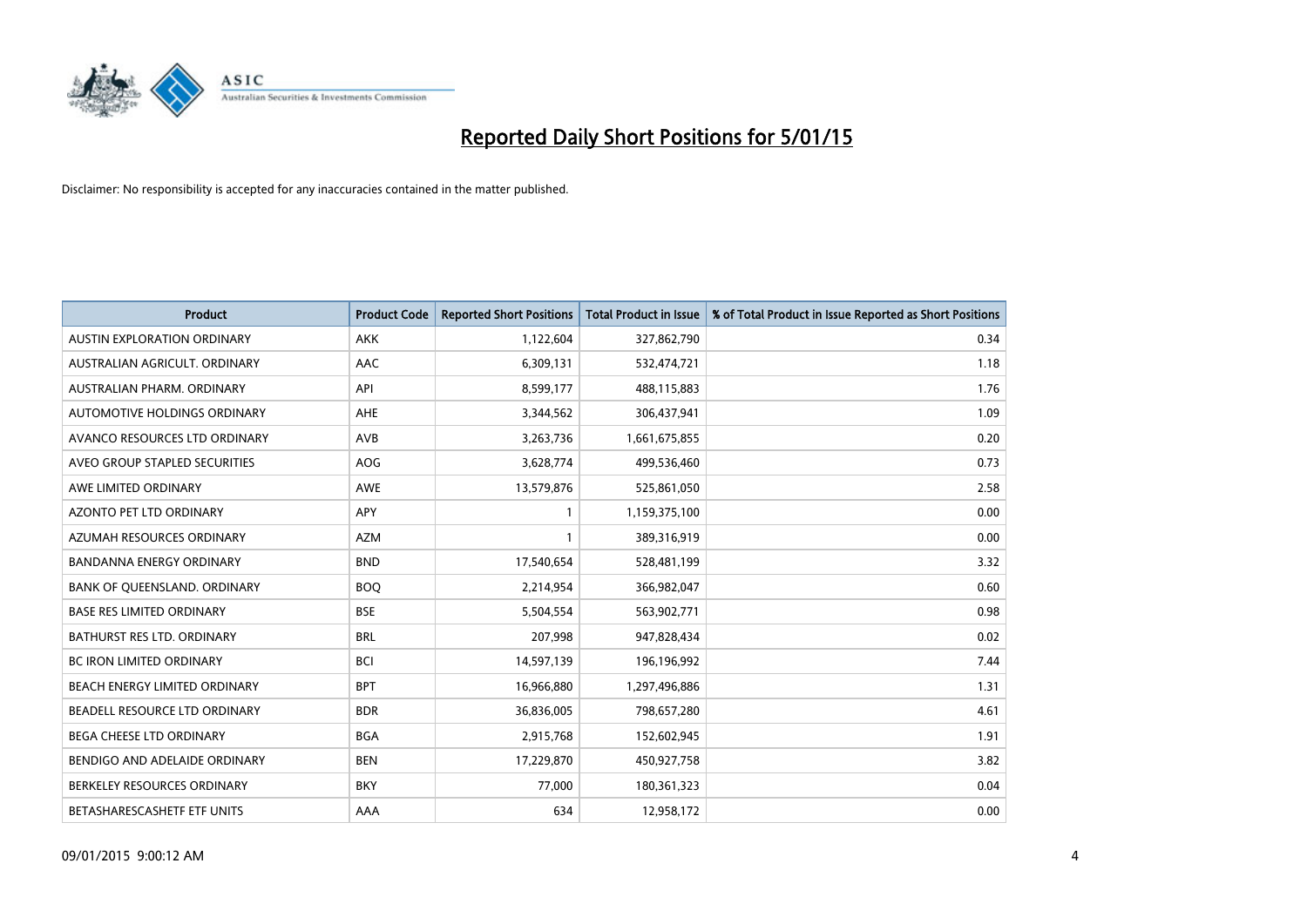

| <b>Product</b>                       | <b>Product Code</b> | <b>Reported Short Positions</b> | <b>Total Product in Issue</b> | % of Total Product in Issue Reported as Short Positions |
|--------------------------------------|---------------------|---------------------------------|-------------------------------|---------------------------------------------------------|
| BHP BILLITON LIMITED ORDINARY        | <b>BHP</b>          | 10,642,839                      | 3,211,691,105                 | 0.33                                                    |
| <b>BIGAIR GROUP LIMITED ORDINARY</b> | <b>BGL</b>          | 36,395                          | 174,432,340                   | 0.02                                                    |
| <b>BILLABONG ORDINARY</b>            | <b>BBG</b>          | 30,499,698                      | 990,370,034                   | 3.08                                                    |
| <b>BLACKHAM RESOURCES ORDINARY</b>   | <b>BLK</b>          | 300,000                         | 143,614,941                   | 0.21                                                    |
| <b>BLACKMORES LIMITED ORDINARY</b>   | <b>BKL</b>          | 8,380                           | 17,224,199                    | 0.05                                                    |
| <b>BLUESCOPE STEEL LTD ORDINARY</b>  | <b>BSL</b>          | 10,167,938                      | 559,227,871                   | 1.82                                                    |
| <b>BOART LONGYEAR ORDINARY</b>       | <b>BLY</b>          | 19,852,507                      | 637,490,726                   | 3.11                                                    |
| BOART LONGYEAR RTS 12JAN15 FORUS     | <b>BLYR</b>         | 15,067,669                      | 624,613,413                   | 2.41                                                    |
| <b>BORA BORA RESOURCES ORDINARY</b>  | <b>BBR</b>          | 154,407                         | 34,970,000                    | 0.44                                                    |
| <b>BORAL LIMITED, ORDINARY</b>       | <b>BLD</b>          | 13,265,413                      | 782,736,249                   | 1.69                                                    |
| <b>BRADKEN LIMITED ORDINARY</b>      | <b>BKN</b>          | 1,869,394                       | 171,027,249                   | 1.09                                                    |
| <b>BRAMBLES LIMITED ORDINARY</b>     | <b>BXB</b>          | 6,408,979                       | 1,566,132,307                 | 0.41                                                    |
| BREVILLE GROUP LTD ORDINARY          | <b>BRG</b>          | 4,428,612                       | 130,095,322                   | 3.40                                                    |
| <b>BRICKWORKS LIMITED ORDINARY</b>   | <b>BKW</b>          | 47,478                          | 148,403,478                   | 0.03                                                    |
| BT INVESTMENT MNGMNT ORDINARY        | <b>BTT</b>          | 24,701                          | 292,408,424                   | 0.01                                                    |
| <b>BURSON GROUP LTD ORDINARY</b>     | <b>BAP</b>          | 1,717,732                       | 163,585,666                   | 1.05                                                    |
| <b>BURU ENERGY ORDINARY</b>          | <b>BRU</b>          | 16,443,035                      | 339,997,078                   | 4.84                                                    |
| <b>BWP TRUST ORDINARY UNITS</b>      | <b>BWP</b>          | 14,924,094                      | 639,724,826                   | 2.33                                                    |
| CABCHARGE AUSTRALIA ORDINARY         | CAB                 | 9,731,810                       | 120,430,683                   | 8.08                                                    |
| <b>CADENCE CAPITAL ORDINARY</b>      | <b>CDM</b>          | 170,000                         | 199,910,008                   | 0.09                                                    |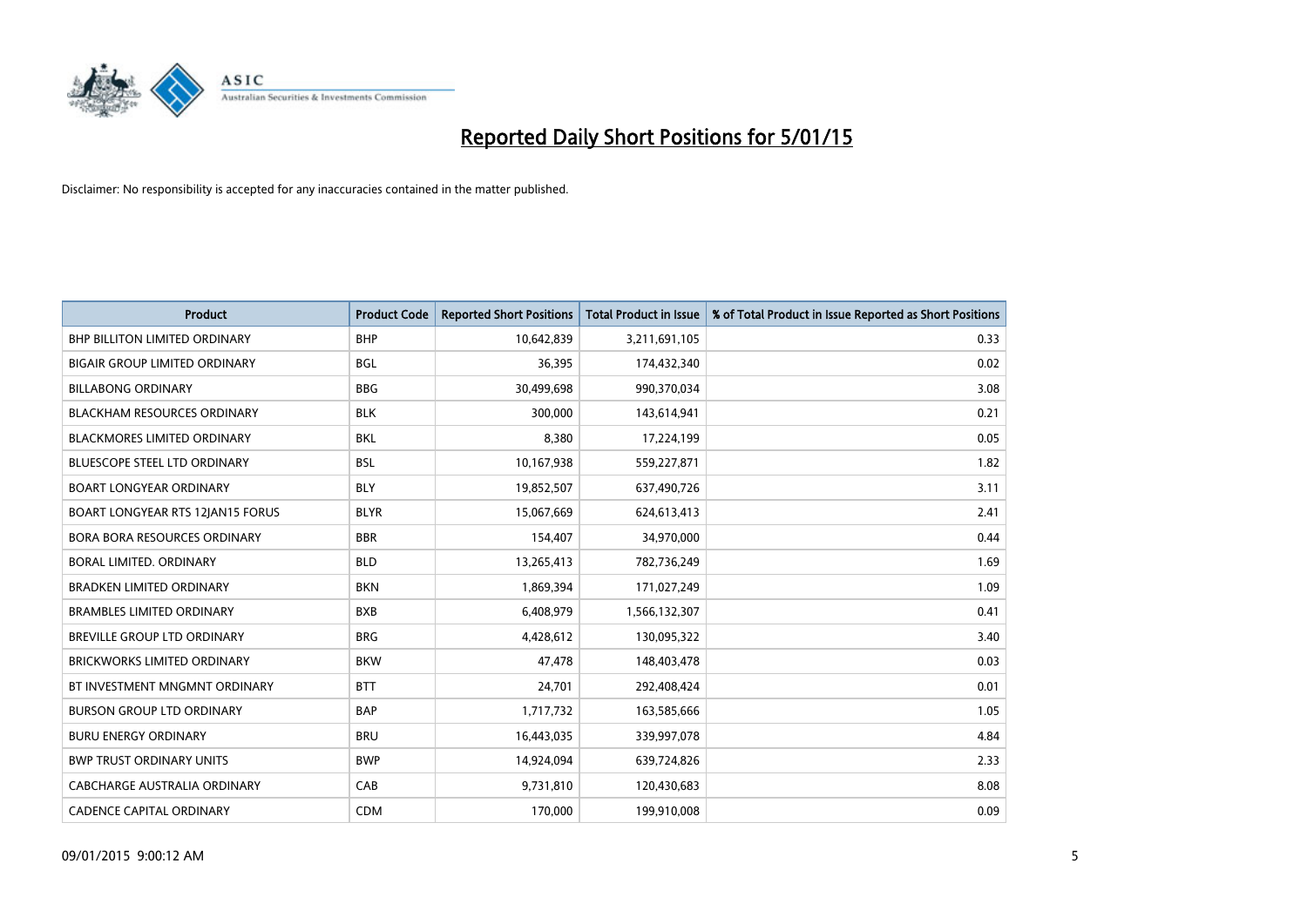

| <b>Product</b>                          | <b>Product Code</b> | <b>Reported Short Positions</b> | <b>Total Product in Issue</b> | % of Total Product in Issue Reported as Short Positions |
|-----------------------------------------|---------------------|---------------------------------|-------------------------------|---------------------------------------------------------|
| CALTEX AUSTRALIA ORDINARY               | <b>CTX</b>          | 1,058,704                       | 270,000,000                   | 0.39                                                    |
| CAPE LAMBERT RES LTD ORDINARY           | <b>CFE</b>          | 280,137                         | 626,686,586                   | 0.04                                                    |
| CAPITOL HEALTH ORDINARY                 | CAJ                 | 778,373                         | 496,244,861                   | 0.16                                                    |
| CARDNO LIMITED ORDINARY                 | CDD                 | 15,006,624                      | 164,362,901                   | 9.13                                                    |
| <b>CARINDALE PROPERTY UNIT</b>          | <b>CDP</b>          | 8,823                           | 70,000,000                    | 0.01                                                    |
| CARNARVON PETROLEUM ORDINARY            | <b>CVN</b>          | 1,956,906                       | 988,295,069                   | 0.20                                                    |
| <b>CARNEGIE WAVE ENERGY ORDINARY</b>    | <b>CWE</b>          | 500                             | 1,732,824,771                 | 0.00                                                    |
| CARSALES.COM LTD ORDINARY               | <b>CRZ</b>          | 14,499,843                      | 239,001,759                   | 6.07                                                    |
| <b>CASH CONVERTERS ORDINARY</b>         | CCV                 | 6,191,409                       | 478,876,525                   | 1.29                                                    |
| CEDAR WOODS PROP. ORDINARY              | <b>CWP</b>          | 228,444                         | 78,336,371                    | 0.29                                                    |
| CENTRAL PETROLEUM ORDINARY              | <b>CTP</b>          | 171,475                         | 368,718,957                   | 0.05                                                    |
| CENTURIA METRO REIT STAPLED             | <b>CMA</b>          | 698,404                         | 71,500,158                    | 0.98                                                    |
| CFS RETAIL TRUST GRP STAPLED SECURITIES | <b>CFX</b>          | 5,266,699                       | 3,050,355,727                 | 0.17                                                    |
| <b>CHALLENGER LIMITED ORDINARY</b>      | <b>CGF</b>          | 1,569,147                       | 569,725,821                   | 0.28                                                    |
| <b>CHANDLER MACLEOD LTD ORDINARY</b>    | <b>CMG</b>          | 666,195                         | 547,985,086                   | 0.12                                                    |
| CHARTER HALL GROUP STAPLED US PROHIBIT. | <b>CHC</b>          | 469,690                         | 355,051,540                   | 0.13                                                    |
| <b>CHARTER HALL RETAIL UNITS</b>        | <b>CQR</b>          | 14,795,789                      | 372,893,153                   | 3.97                                                    |
| <b>CHORUS LIMITED ORDINARY</b>          | <b>CNU</b>          | 55,661                          | 396,369,767                   | 0.01                                                    |
| CLEARVIEW WEALTH LTD ORDINARY           | <b>CVW</b>          | 10,001                          | 581,111,182                   | 0.00                                                    |
| CLINUVEL PHARMACEUT. ORDINARY           | <b>CUV</b>          | 35,083                          | 42,526,245                    | 0.08                                                    |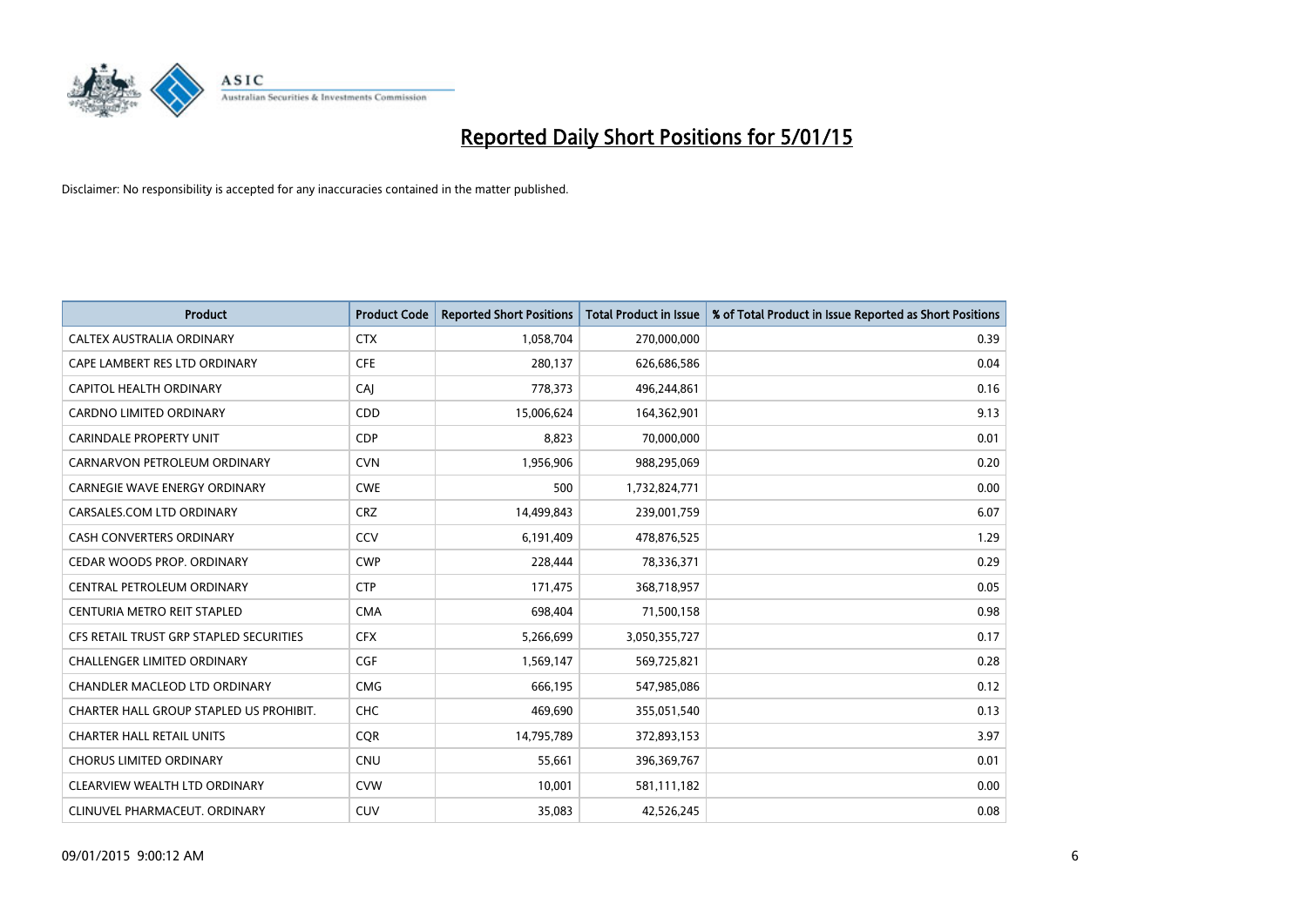

| <b>Product</b>                          | <b>Product Code</b> | <b>Reported Short Positions</b> | <b>Total Product in Issue</b> | % of Total Product in Issue Reported as Short Positions |
|-----------------------------------------|---------------------|---------------------------------|-------------------------------|---------------------------------------------------------|
| COAL OF AFRICA LTD ORDINARY             | <b>CZA</b>          | 426                             | 1,599,368,613                 | 0.00                                                    |
| COALSPUR MINES LTD ORDINARY             | <b>CPL</b>          | 437,573                         | 641,544,455                   | 0.07                                                    |
| COCA-COLA AMATIL ORDINARY               | <b>CCL</b>          | 26,052,907                      | 763,590,249                   | 3.41                                                    |
| <b>COCHLEAR LIMITED ORDINARY</b>        | <b>COH</b>          | 5,775,214                       | 57,081,775                    | 10.12                                                   |
| <b>COCKATOO COAL ORDINARY</b>           | <b>COK</b>          | 167,987                         | 4,560,196,928                 | 0.00                                                    |
| <b>CODAN LIMITED ORDINARY</b>           | <b>CDA</b>          | 93,077                          | 176,969,924                   | 0.05                                                    |
| <b>COFFEY INTERNATIONAL ORDINARY</b>    | <b>COF</b>          | 6,077                           | 255,833,165                   | 0.00                                                    |
| <b>COKAL LTD ORDINARY</b>               | <b>CKA</b>          | 6,820                           | 471,487,926                   | 0.00                                                    |
| <b>COLLECTION HOUSE ORDINARY</b>        | <b>CLH</b>          | 2,722,444                       | 130,443,227                   | 2.09                                                    |
| <b>COLLINS FOODS LTD ORDINARY</b>       | <b>CKF</b>          | 9,693                           | 93,000,003                    | 0.01                                                    |
| COMMONWEALTH BANK, ORDINARY             | <b>CBA</b>          | 22,622,981                      | 1,621,319,194                 | 1.40                                                    |
| <b>COMPASS RESOURCES ORDINARY</b>       | <b>CMR</b>          | 7,472                           | 1,403,744,100                 | 0.00                                                    |
| <b>COMPUTERSHARE LTD ORDINARY</b>       | <b>CPU</b>          | 7,006,502                       | 556,203,079                   | 1.26                                                    |
| <b>COOPER ENERGY LTD ORDINARY</b>       | <b>COE</b>          | 98,886                          | 329,883,505                   | 0.03                                                    |
| <b>CORP TRAVEL LIMITED ORDINARY</b>     | <b>CTD</b>          | 749,419                         | 95,693,667                    | 0.78                                                    |
| COVER-MORE GRP LTD ORDINARY             | <b>CVO</b>          | 4,609,148                       | 317,750,000                   | 1.45                                                    |
| <b>CREDIT CORP GROUP ORDINARY</b>       | <b>CCP</b>          | 448,135                         | 46,296,407                    | 0.97                                                    |
| <b>CROMWELL PROP STAPLED SECURITIES</b> | <b>CMW</b>          | 9,190,152                       | 1,735,299,783                 | 0.53                                                    |
| <b>CROWN RESORTS LTD ORDINARY</b>       | <b>CWN</b>          | 14,035,560                      | 728,394,185                   | 1.93                                                    |
| <b>CSG LIMITED ORDINARY</b>             | CSV                 | 489,376                         | 284,148,839                   | 0.17                                                    |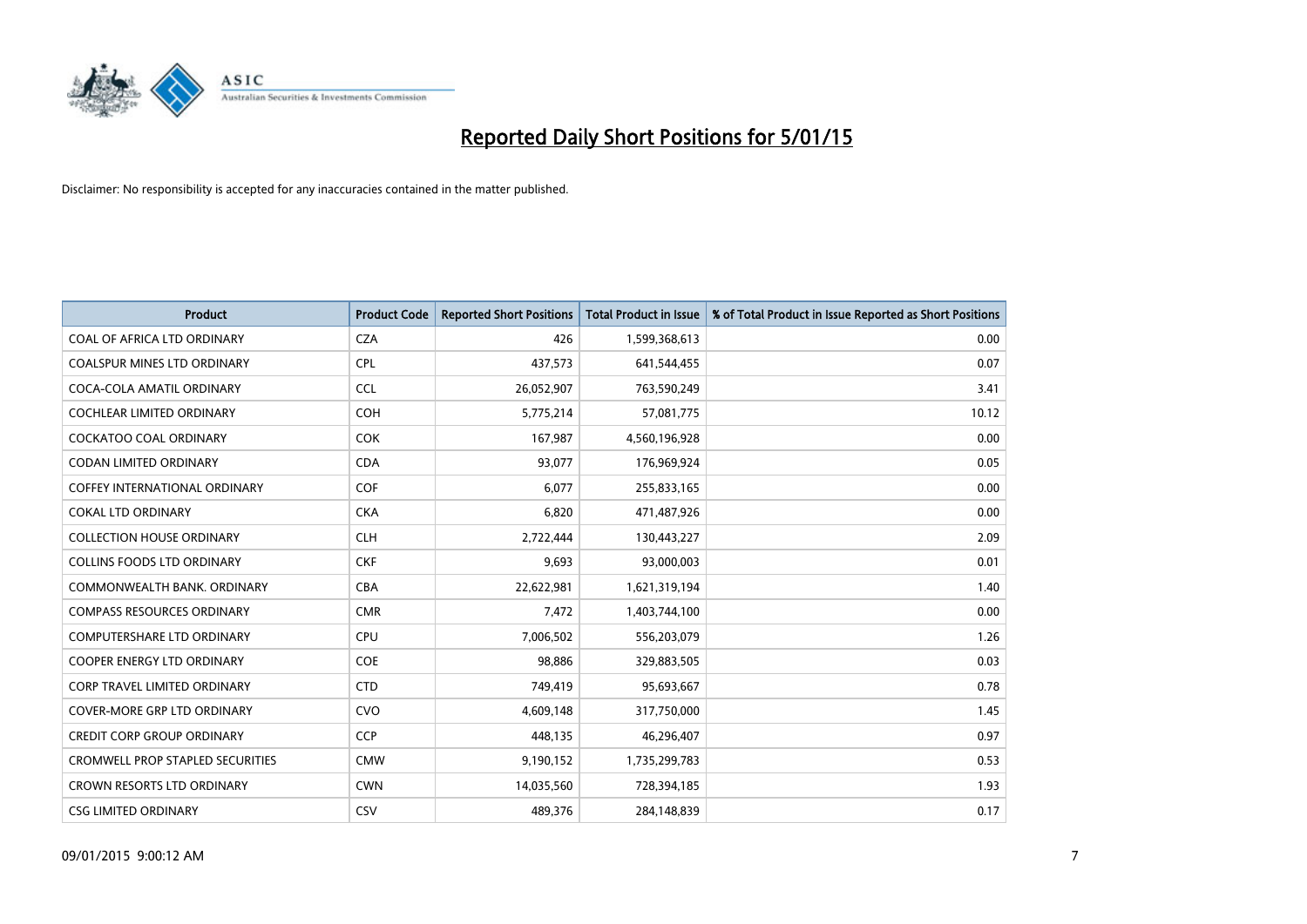

| <b>Product</b>                       | <b>Product Code</b> | <b>Reported Short Positions</b> | <b>Total Product in Issue</b> | % of Total Product in Issue Reported as Short Positions |
|--------------------------------------|---------------------|---------------------------------|-------------------------------|---------------------------------------------------------|
| <b>CSL LIMITED ORDINARY</b>          | <b>CSL</b>          | 1,219,152                       | 474,524,527                   | 0.26                                                    |
| <b>CSR LIMITED ORDINARY</b>          | <b>CSR</b>          | 12,770,042                      | 506,000,315                   | 2.52                                                    |
| <b>CUDECO LIMITED ORDINARY</b>       | CDU                 | 9,689,544                       | 243,055,501                   | 3.99                                                    |
| DATA#3 LIMITED ORDINARY              | <b>DTL</b>          | 21,773                          | 153,974,950                   | 0.01                                                    |
| <b>DECMIL GROUP LIMITED ORDINARY</b> | <b>DCG</b>          | 961,737                         | 168,657,794                   | 0.57                                                    |
| DEEP YELLOW LIMITED ORDINARY         | <b>DYL</b>          | 1,002                           | 1,899,361,295                 | 0.00                                                    |
| DEVINE LIMITED ORDINARY              | <b>DVN</b>          | 2,000                           | 158,730,556                   | 0.00                                                    |
| DEXUS PROPERTY GROUP STAPLED UNITS   | <b>DXS</b>          | 1,183,500                       | 905,531,797                   | 0.13                                                    |
| DICK SMITH HLDGS ORDINARY            | <b>DSH</b>          | 15,699,766                      | 236,511,364                   | 6.64                                                    |
| DISCOVERY METALS LTD ORDINARY        | <b>DML</b>          | 445,184                         | 644,039,581                   | 0.07                                                    |
| DOMINO PIZZA ENTERPR ORDINARY        | <b>DMP</b>          | 1,555,979                       | 86,160,773                    | 1.81                                                    |
| DONACO INTERNATIONAL ORDINARY        | <b>DNA</b>          | 9,156,325                       | 460,505,113                   | 1.99                                                    |
| DORAY MINERALS LTD ORDINARY          | <b>DRM</b>          | 118,131                         | 167,084,256                   | 0.07                                                    |
| DOWNER EDI LIMITED ORDINARY          | <b>DOW</b>          | 26,613,240                      | 435,399,975                   | 6.11                                                    |
| DRILLSEARCH ENERGY ORDINARY          | <b>DLS</b>          | 13,499,115                      | 461,101,450                   | 2.93                                                    |
| DUET GROUP STAPLED US PROHIBIT.      | <b>DUE</b>          | 17,351,113                      | 1,493,678,915                 | 1.16                                                    |
| DULUXGROUP LIMITED ORDINARY          | <b>DLX</b>          | 3,007,627                       | 388,543,268                   | 0.77                                                    |
| ECHO ENTERTAINMENT ORDINARY          | <b>EGP</b>          | 11,209,460                      | 825,672,730                   | 1.36                                                    |
| ELDERS LIMITED DEFERRED SETTLEMENT   | <b>ELDDA</b>        | 529,128                         | 83,723,251                    | 0.63                                                    |
| ELDERS LIMITED ORDINARY              | <b>ELD</b>          | 238,008                         | 837,232,507                   | 0.03                                                    |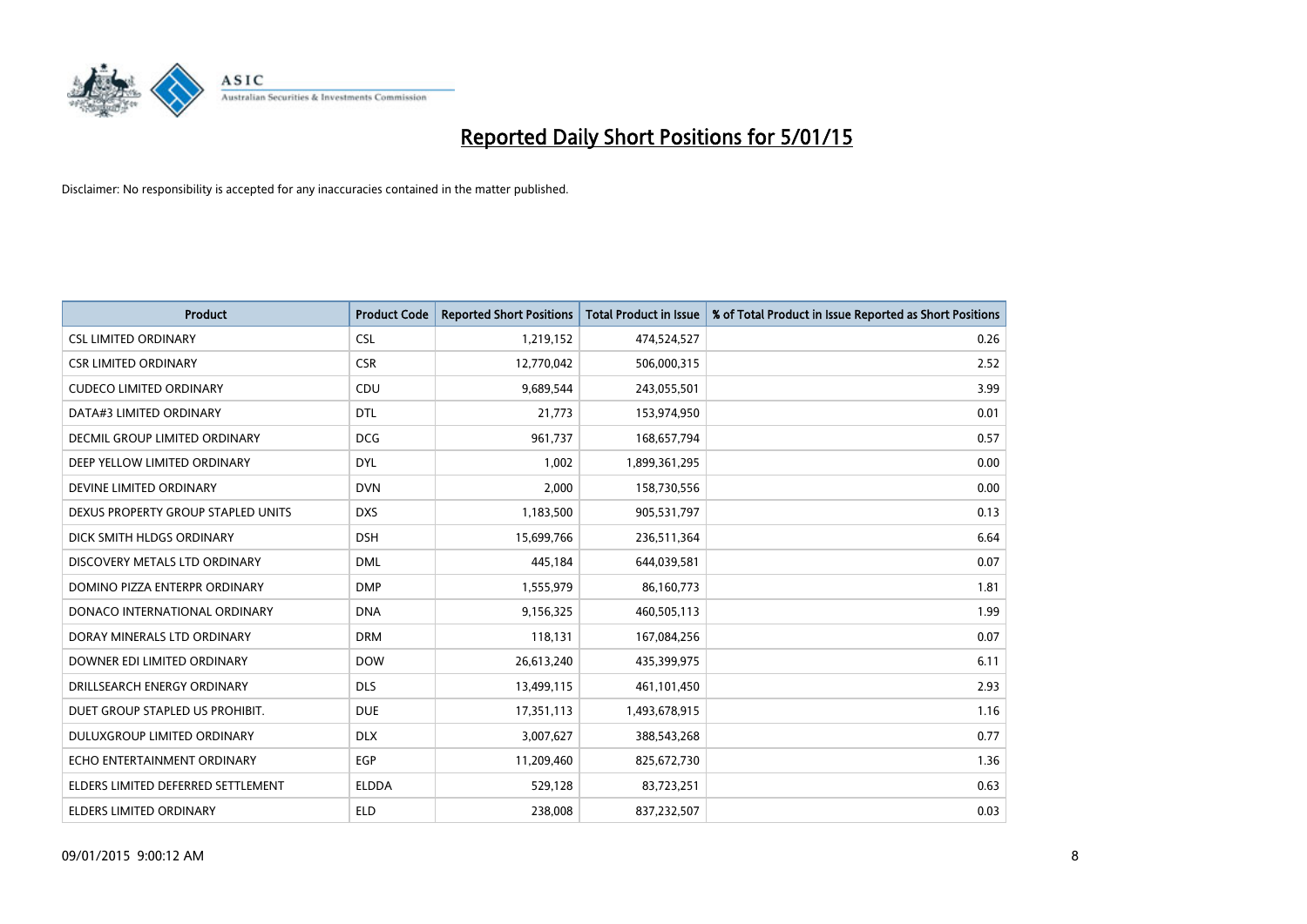

| <b>Product</b>                         | <b>Product Code</b> | <b>Reported Short Positions</b> | <b>Total Product in Issue</b> | % of Total Product in Issue Reported as Short Positions |
|----------------------------------------|---------------------|---------------------------------|-------------------------------|---------------------------------------------------------|
| <b>EMECO HOLDINGS ORDINARY</b>         | <b>EHL</b>          | 11,425,866                      | 599,675,707                   | 1.91                                                    |
| <b>ENDEAVOUR MIN CORP CDI 1:1</b>      | <b>EVR</b>          | 11,405                          | 49,121,346                    | 0.02                                                    |
| <b>ENERGY RESOURCES ORDINARY 'A'</b>   | <b>ERA</b>          | 11,834,564                      | 517,725,062                   | 2.29                                                    |
| ENERGY WORLD CORPOR. ORDINARY          | <b>EWC</b>          | 47,551,794                      | 1,734,166,672                 | 2.74                                                    |
| <b>ENSOGO LIMITED ORDINARY</b>         | E88                 | 212,388                         | 426,069,834                   | 0.05                                                    |
| EQUATORIAL RES LTD ORDINARY            | EQX                 | 33                              | 124,445,353                   | 0.00                                                    |
| EQUITY TRUSTEES ORDINARY               | EQT                 | 42,557                          | 19,269,445                    | 0.22                                                    |
| ERM POWER LIMITED ORDINARY             | EPW                 | 1,361,549                       | 241,477,698                   | 0.56                                                    |
| ESTIA HEALTH LTD ORDINARY              | EHE                 | 218,526                         | 180,885,580                   | 0.12                                                    |
| EVOLUTION MINING LTD ORDINARY          | <b>EVN</b>          | 30,785,720                      | 714,921,647                   | 4.31                                                    |
| FAIRFAX MEDIA LTD ORDINARY             | <b>FXI</b>          | 50,445,965                      | 2,351,955,725                 | 2.14                                                    |
| <b>FANTASTIC HOLDINGS ORDINARY</b>     | <b>FAN</b>          | 14,643                          | 103,257,398                   | 0.01                                                    |
| FAR LTD ORDINARY                       | FAR                 | 15,205,917                      | 3,126,808,427                 | 0.49                                                    |
| FEDERATION CNTRES ORD/UNIT STAPLED SEC | <b>FDC</b>          | 2,034,109                       | 1,427,641,565                 | 0.14                                                    |
| FINBAR GROUP LIMITED ORDINARY          | <b>FRI</b>          | 7,447                           | 228,720,815                   | 0.00                                                    |
| FISHER & PAYKEL H. ORDINARY            | <b>FPH</b>          | 616,910                         | 557,847,151                   | 0.11                                                    |
| FLEETWOOD CORP ORDINARY                | <b>FWD</b>          | 1,571,629                       | 61,039,412                    | 2.57                                                    |
| FLETCHER BUILDING ORDINARY             | <b>FBU</b>          | 2,268,211                       | 687,854,788                   | 0.33                                                    |
| FLEXIGROUP LIMITED ORDINARY            | <b>FXL</b>          | 7,877,682                       | 304,096,060                   | 2.59                                                    |
| FLIGHT CENTRE TRAVEL ORDINARY          | <b>FLT</b>          | 6,191,778                       | 100,718,401                   | 6.15                                                    |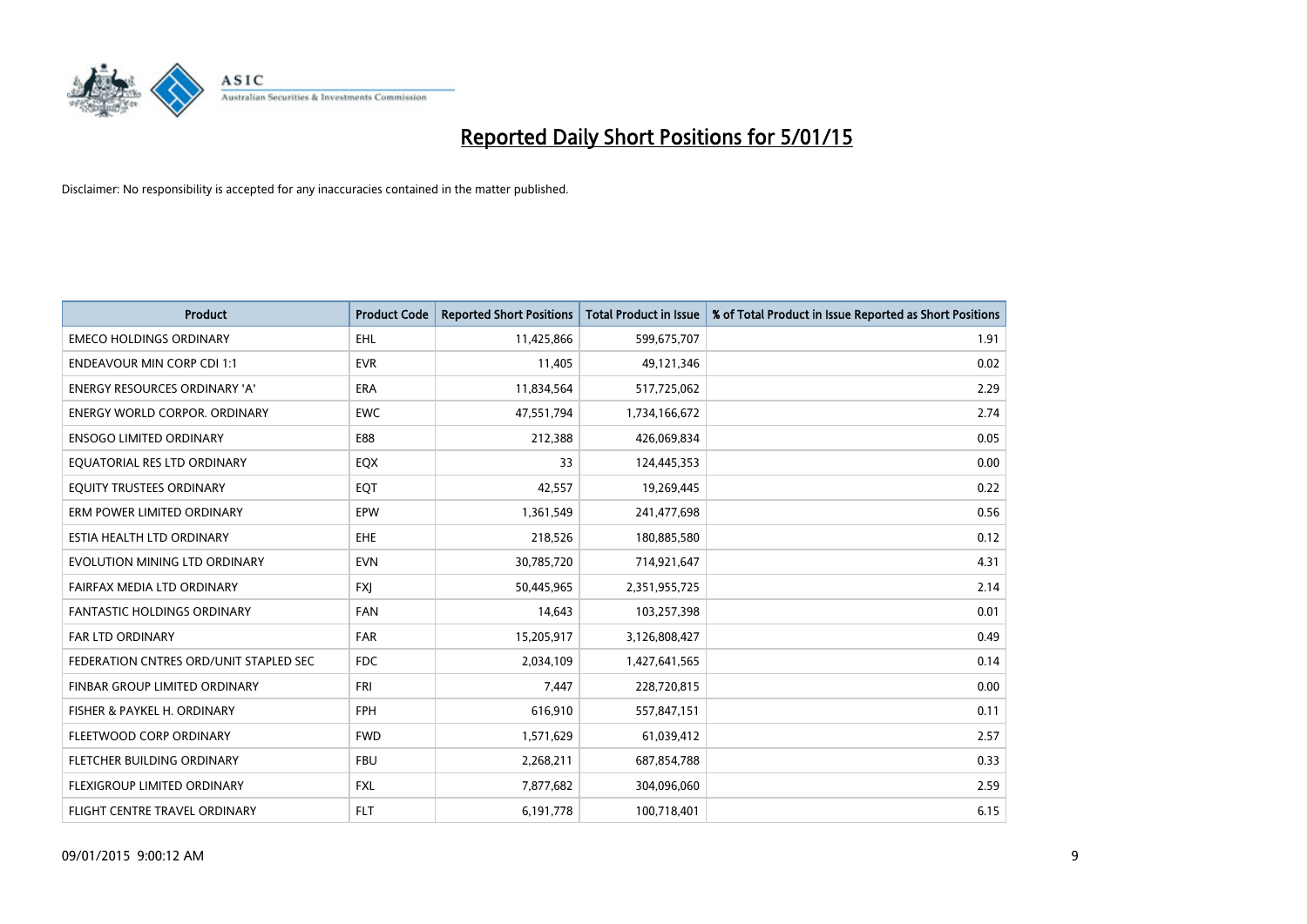

| <b>Product</b>                             | <b>Product Code</b> | <b>Reported Short Positions</b> | <b>Total Product in Issue</b> | % of Total Product in Issue Reported as Short Positions |
|--------------------------------------------|---------------------|---------------------------------|-------------------------------|---------------------------------------------------------|
| FLINDERS MINES LTD ORDINARY                | <b>FMS</b>          | 165,000                         | 2,762,995,689                 | 0.01                                                    |
| <b>FOCUS MINERALS LTD ORDINARY</b>         | <b>FML</b>          | 6,523,221                       | 9,137,375,877                 | 0.07                                                    |
| <b>FOLKESTONE EDU TRUST UNITS</b>          | <b>FET</b>          | 20,111                          | 205,992,922                   | 0.01                                                    |
| FONTERRA SHARE FUND ORDINARY UNITS         | <b>FSF</b>          | 109,403                         | 121,486,490                   | 0.09                                                    |
| <b>FORTESCUE METALS GRP ORDINARY</b>       | <b>FMG</b>          | 286,491,958                     | 3,113,798,151                 | 9.20                                                    |
| FREEDOM FOOD LTD ORDINARY                  | <b>FNP</b>          | 40,793                          | 152,689,663                   | 0.03                                                    |
| <b>FUNTASTIC LIMITED ORDINARY</b>          | <b>FUN</b>          | 370,000                         | 669,869,723                   | 0.06                                                    |
| <b>G.U.D. HOLDINGS ORDINARY</b>            | GUD                 | 3,003,415                       | 70,939,492                    | 4.23                                                    |
| <b>G8 EDUCATION LIMITED ORDINARY</b>       | <b>GEM</b>          | 13,019,704                      | 353,691,630                   | 3.68                                                    |
| <b>GALAXY RESOURCES ORDINARY</b>           | GXY                 | 1,430,443                       | 1,064,622,267                 | 0.13                                                    |
| <b>GALE PACIFIC LIMITED ORDINARY</b>       | GAP                 | 35,250                          | 297,474,396                   | 0.01                                                    |
| <b>GBST HOLDINGS., ORDINARY</b>            | <b>GBT</b>          | 10,065                          | 66,561,725                    | 0.02                                                    |
| <b>GDI PROPERTY GRP STAPLED SECURITIES</b> | GDI                 | 299,287                         | 567,575,025                   | 0.05                                                    |
| <b>GENESIS ENERGY LTD ORDINARY</b>         | <b>GNE</b>          | 1,000                           | 1,000,000,000                 | 0.00                                                    |
| <b>GENETIC TECHNOLOGIES ORDINARY</b>       | GTG                 | 3,263,280                       | 848,601,758                   | 0.38                                                    |
| <b>GENTRACK GROUP LTD ORDINARY</b>         | GTK                 | 3,000                           | 72,699,510                    | 0.00                                                    |
| <b>GENWORTH MORTGAGE ORDINARY</b>          | <b>GMA</b>          | 13,953,273                      | 650,000,000                   | 2.15                                                    |
| <b>GEODYNAMICS LIMITED ORDINARY</b>        | GDY                 | 819                             | 435,880,130                   | 0.00                                                    |
| <b>GINDALBIE METALS LTD ORDINARY</b>       | <b>GBG</b>          | 31,610,765                      | 1,495,306,811                 | 2.11                                                    |
| <b>GODFREYS GRP LTD ORDINARY</b>           | GFY                 | 419,535                         | 40,298,056                    | 1.04                                                    |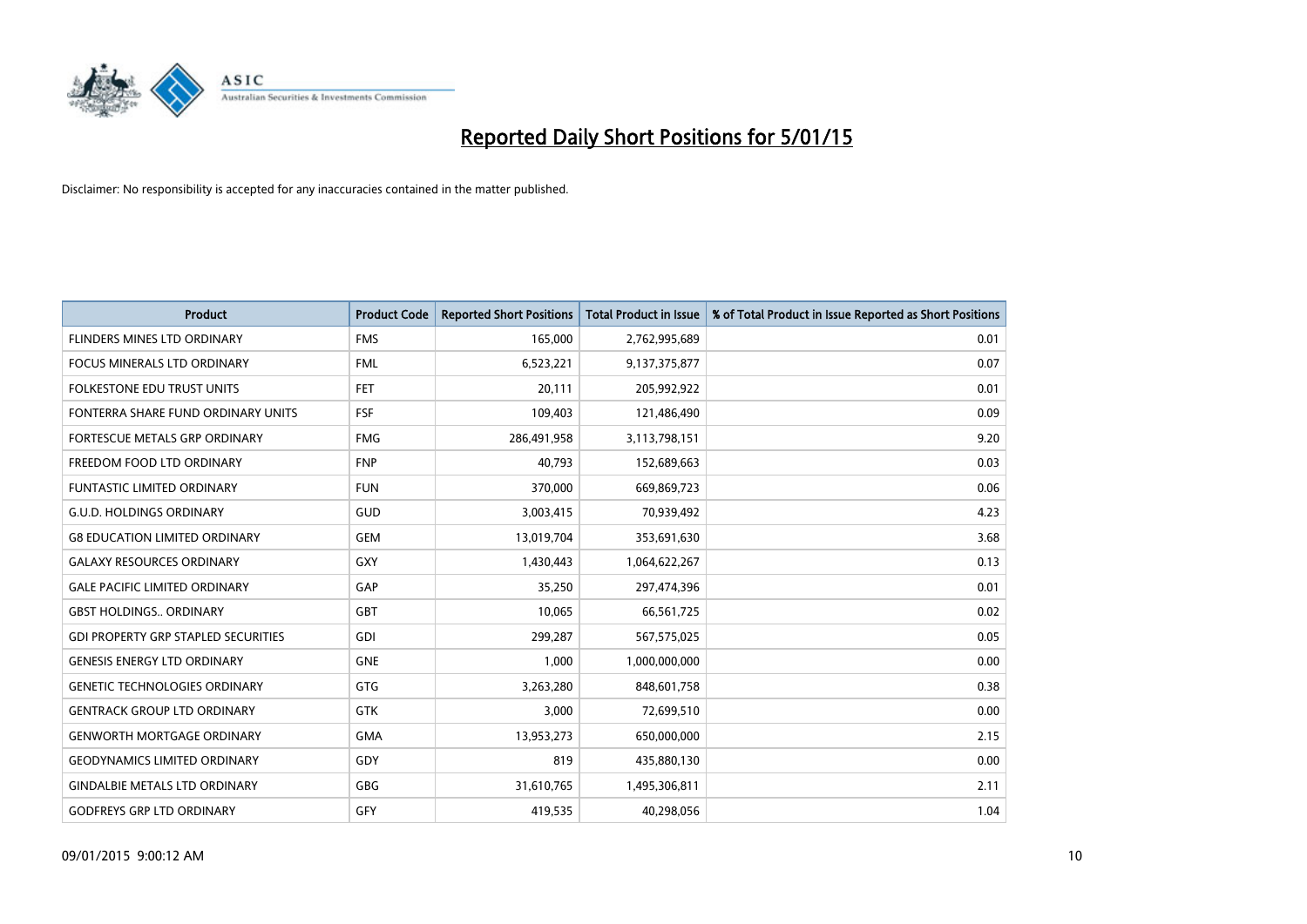

| <b>Product</b>                                   | <b>Product Code</b> | <b>Reported Short Positions</b> | <b>Total Product in Issue</b> | % of Total Product in Issue Reported as Short Positions |
|--------------------------------------------------|---------------------|---------------------------------|-------------------------------|---------------------------------------------------------|
| <b>GOLD ROAD RES LTD ORDINARY</b>                | <b>GOR</b>          | 2,092,005                       | 594,881,822                   | 0.35                                                    |
| <b>GOODMAN FIELDER, ORDINARY</b>                 | <b>GFF</b>          | 4,416,686                       | 1,955,559,207                 | 0.23                                                    |
| <b>GOODMAN GROUP STAPLED</b>                     | <b>GMG</b>          | 12,726,639                      | 1,745,460,061                 | 0.73                                                    |
| <b>GPT GROUP STAPLED SEC.</b>                    | <b>GPT</b>          | 5,263,401                       | 1,685,460,955                 | 0.31                                                    |
| <b>GRAINCORP LIMITED A CLASS ORDINARY</b>        | <b>GNC</b>          | 15,605,013                      | 228,855,628                   | 6.82                                                    |
| <b>GRANGE RESOURCES, ORDINARY</b>                | <b>GRR</b>          | 11,663,316                      | 1,157,097,869                 | 1.01                                                    |
| <b>GREENCROSS LIMITED ORDINARY</b>               | <b>GXL</b>          | 2,438,452                       | 111,447,503                   | 2.19                                                    |
| <b>GREENLAND MIN EN LTD ORDINARY</b>             | GGG                 | 3,565,109                       | 669,389,552                   | 0.53                                                    |
| GREENLAND MIN EN LTD RIGHTS 26-JUN-14            | GGGR                | 3,842                           | 88,685,050                    | 0.00                                                    |
| <b>GROWTHPOINT PROPERTY ORD/UNIT STAPLED SEC</b> | GOZ                 | 648,907                         | 554,602,697                   | 0.12                                                    |
| <b>GRYPHON MINERALS LTD ORDINARY</b>             | GRY                 | 2,111,593                       | 401,185,424                   | 0.53                                                    |
| <b>GUILDFORD COAL LTD ORDINARY</b>               | <b>GUF</b>          | 77,890                          | 917,612,681                   | 0.01                                                    |
| <b>GWA GROUP LTD ORDINARY</b>                    | <b>GWA</b>          | 15,924,328                      | 306,533,770                   | 5.19                                                    |
| HANSEN TECHNOLOGIES ORDINARY                     | <b>HSN</b>          | 18,988                          | 163,214,381                   | 0.01                                                    |
| HARVEY NORMAN ORDINARY                           | <b>HVN</b>          | 45,650,295                      | 1,110,603,911                 | 4.11                                                    |
| HEALTHSCOPE LIMITED. ORDINARY                    | <b>HSO</b>          | 15,831,433                      | 1,732,094,838                 | 0.91                                                    |
| <b>HENDERSON GROUP CDI 1:1</b>                   | <b>HGG</b>          | 4,072,558                       | 776,451,740                   | 0.52                                                    |
| HFA HOLDINGS LIMITED ORDINARY                    | <b>HFA</b>          | 308                             | 162,147,897                   | 0.00                                                    |
| <b>HIGHLANDS PACIFIC ORDINARY</b>                | <b>HIG</b>          | 3,153                           | 918,694,336                   | 0.00                                                    |
| HILLGROVE RES LTD ORDINARY                       | <b>HGO</b>          | 133,291                         | 147,711,123                   | 0.09                                                    |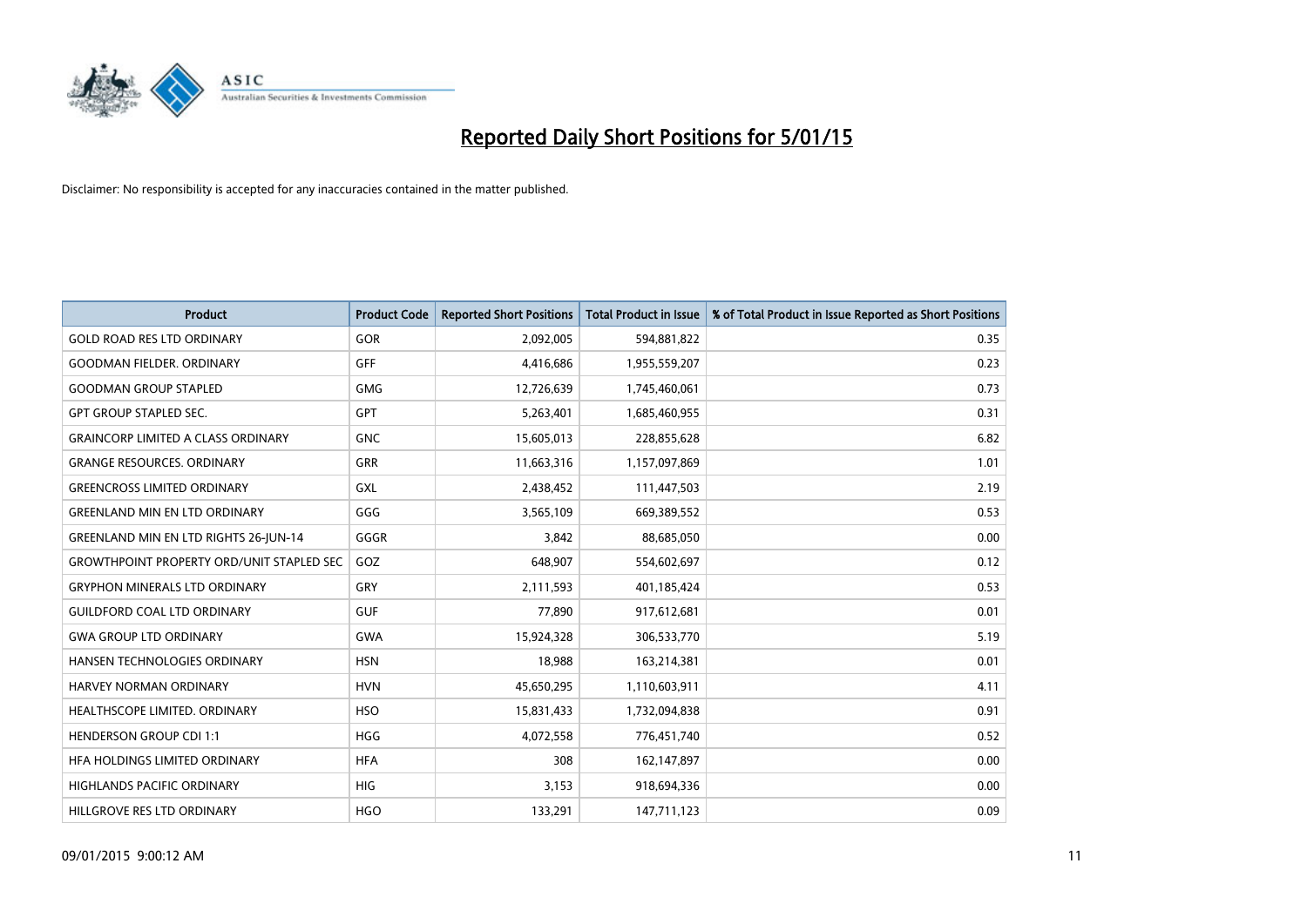

| <b>Product</b>                                | <b>Product Code</b> | <b>Reported Short Positions</b> | <b>Total Product in Issue</b> | % of Total Product in Issue Reported as Short Positions |
|-----------------------------------------------|---------------------|---------------------------------|-------------------------------|---------------------------------------------------------|
| <b>HILLS LTD ORDINARY</b>                     | HIL.                | 1,198,593                       | 231,985,526                   | 0.52                                                    |
| HORIZON OIL LIMITED ORDINARY                  | <b>HZN</b>          | 35,020,843                      | 1,301,981,265                 | 2.69                                                    |
| <b>HOTEL PROPERTY STAPLED</b>                 | <b>HPI</b>          | 218,296                         | 146,105,439                   | 0.15                                                    |
| HUON AQUACULTURE GRP ORDINARY                 | <b>HUO</b>          | 905,261                         | 87,337,207                    | 1.04                                                    |
| <b>ICAR ASIA LTD ORDINARY</b>                 | ICO                 | 426,904                         | 217,769,656                   | 0.20                                                    |
| <b>ICON ENERGY LIMITED ORDINARY</b>           | <b>ICN</b>          | 100,000                         | 618,717,503                   | 0.02                                                    |
| <b>IINET LIMITED ORDINARY</b>                 | <b>IIN</b>          | 7,773,571                       | 162, 163, 526                 | 4.79                                                    |
| ILUKA RESOURCES ORDINARY                      | ILU                 | 18,791,846                      | 418,700,517                   | 4.49                                                    |
| <b>IMDEX LIMITED ORDINARY</b>                 | <b>IMD</b>          | 2,001,493                       | 216,203,136                   | 0.93                                                    |
| IMF BENTHAM LTD ORDINARY                      | <b>IMF</b>          | 4,449,775                       | 166,580,957                   | 2.67                                                    |
| <b>INCITEC PIVOT ORDINARY</b>                 | IPL                 | 29,639,439                      | 1,675,621,466                 | 1.77                                                    |
| <b>INDEPENDENCE GROUP ORDINARY</b>            | <b>IGO</b>          | 2,118,926                       | 234,256,573                   | 0.90                                                    |
| <b>INDOPHIL RESOURCES ORDINARY</b>            | <b>IRN</b>          | 6,214,501                       | 1,203,146,194                 | 0.52                                                    |
| <b>INDUSTRIA REIT STAPLED</b>                 | <b>IDR</b>          | 406,137                         | 125,000,001                   | 0.32                                                    |
| <b>INFIGEN ENERGY STAPLED SECURITIES</b>      | <b>IFN</b>          | 2,929,566                       | 767,887,581                   | 0.38                                                    |
| <b>INFOMEDIA LTD ORDINARY</b>                 | IFM                 | 835,262                         | 307,127,687                   | 0.27                                                    |
| <b>INGENIA GROUP STAPLED SECURITIES</b>       | <b>INA</b>          | 8,016,580                       | 878,851,910                   | 0.91                                                    |
| <b>INSURANCE AUSTRALIA ORDINARY</b>           | IAG                 | 8,254,082                       | 2,341,618,048                 | 0.35                                                    |
| <b>INTREPID MINES ORDINARY</b>                | <b>IAU</b>          | 618,276                         | 369,869,196                   | 0.17                                                    |
| <b>INVESTA OFFICE FUND STAPLED SECURITIES</b> | <b>IOF</b>          | 873,154                         | 614,047,458                   | 0.14                                                    |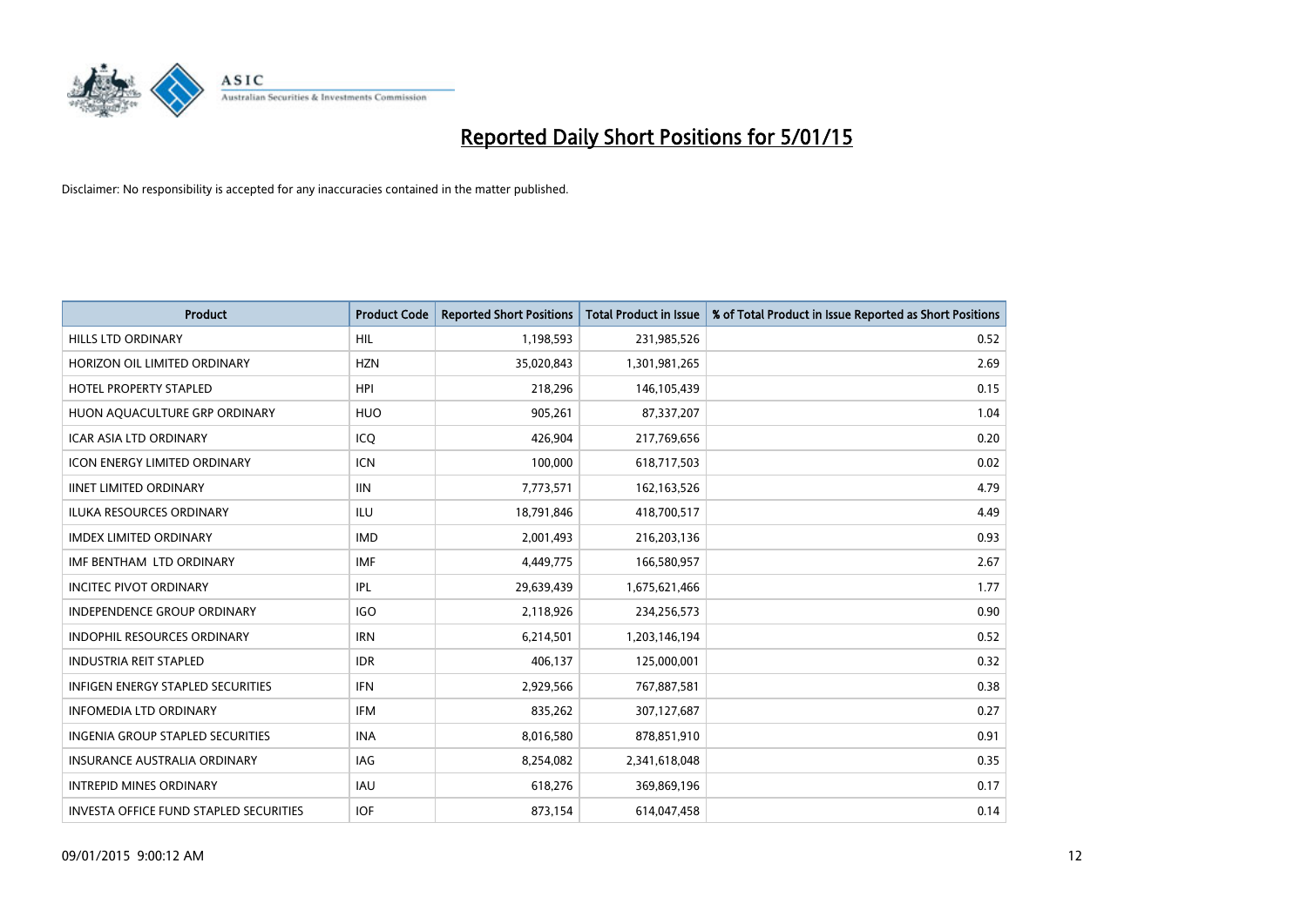

| <b>Product</b>                           | <b>Product Code</b> | <b>Reported Short Positions</b> | <b>Total Product in Issue</b> | % of Total Product in Issue Reported as Short Positions |
|------------------------------------------|---------------------|---------------------------------|-------------------------------|---------------------------------------------------------|
| <b>INVOCARE LIMITED ORDINARY</b>         | <b>IVC</b>          | 3,775,859                       | 110,030,298                   | 3.43                                                    |
| <b>IOOF HOLDINGS LTD ORDINARY</b>        | IFL                 | 13,678,915                      | 300,133,752                   | 4.56                                                    |
| <b>IPH LIMITED ORDINARY</b>              | <b>IPH</b>          | 548,406                         | 157,559,499                   | 0.35                                                    |
| <b>IPROPERTY GROUP LTD ORDINARY</b>      | <b>IPP</b>          | 2,012,511                       | 186,703,204                   | 1.08                                                    |
| <b>IRESS LIMITED ORDINARY</b>            | <b>IRE</b>          | 5,954,849                       | 159,097,319                   | 3.74                                                    |
| <b>ISELECT LTD ORDINARY</b>              | <b>ISU</b>          | 1,269,640                       | 261,489,894                   | 0.49                                                    |
| <b>ISENTIA GROUP LTD ORDINARY</b>        | <b>ISD</b>          | 381,277                         | 200,000,001                   | 0.19                                                    |
| <b>ISENTRIC LTD. ORDINARY</b>            | ICU                 | 74,064                          | 77,362,962                    | 0.10                                                    |
| JAMES HARDIE INDUST CHESS DEPOSITARY INT | <b>IHX</b>          | 9,873,386                       | 445,229,454                   | 2.22                                                    |
| <b>JAPARA HEALTHCARE LT ORDINARY</b>     | <b>IHC</b>          | 13,203,369                      | 263,046,592                   | 5.02                                                    |
| <b>JB HI-FI LIMITED ORDINARY</b>         | <b>IBH</b>          | 11,277,906                      | 98,950,309                    | 11.40                                                   |
| KAROON GAS AUSTRALIA ORDINARY            | <b>KAR</b>          | 18,188,840                      | 250,085,718                   | 7.27                                                    |
| KATHMANDU HOLD LTD ORDINARY              | <b>KMD</b>          | 5,012,612                       | 201,484,583                   | 2.49                                                    |
| <b>KBL MINING LIMITED ORDINARY</b>       | KBL                 | 1,820                           | 396,535,629                   | 0.00                                                    |
| KINGSGATE CONSOLID. ORDINARY             | <b>KCN</b>          | 20,421,868                      | 223,584,937                   | 9.13                                                    |
| KINGSROSE MINING LTD ORDINARY            | <b>KRM</b>          | 414,490                         | 358,611,493                   | 0.12                                                    |
| LEIGHTON HOLDINGS ORDINARY               | LEI                 | 6,305,895                       | 338,503,563                   | 1.86                                                    |
| LEND LEASE GROUP UNIT/ORD STAPLED        | <b>LLC</b>          | 1,916,120                       | 579,596,726                   | 0.33                                                    |
| LIFESTYLE COMMUNIT, ORDINARY             | LIC                 | 25,000                          | 101,220,131                   | 0.02                                                    |
| LIQUEFIED NATURAL ORDINARY               | LNG                 | 12,593,805                      | 462,223,201                   | 2.72                                                    |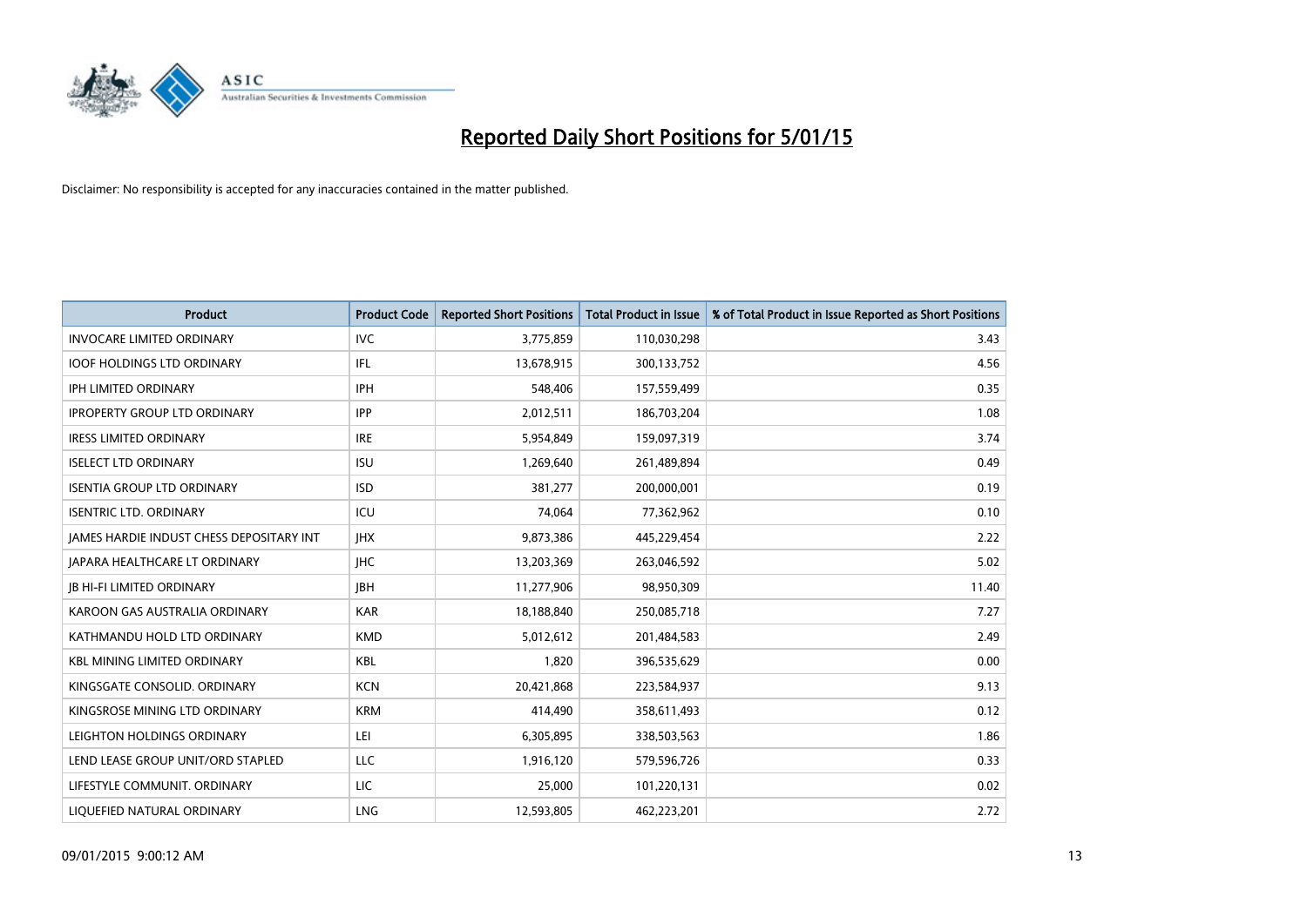

| <b>Product</b>                        | <b>Product Code</b> | <b>Reported Short Positions</b> | <b>Total Product in Issue</b> | % of Total Product in Issue Reported as Short Positions |
|---------------------------------------|---------------------|---------------------------------|-------------------------------|---------------------------------------------------------|
| <b>LOGICAMMS LIMITED ORDINARY</b>     | <b>LCM</b>          | 29,437                          | 71,178,179                    | 0.04                                                    |
| LONESTAR RESO LTD ORDINARY            | LNR                 | 107,183                         | 752,187,211                   | 0.01                                                    |
| LUCAPA DIAMOND LTD ORDINARY           | <b>LOM</b>          | 3,544                           | 181,872,742                   | 0.00                                                    |
| LYNAS CORPORATION ORDINARY            | <b>LYC</b>          | 75,315,288                      | 3,370,955,034                 | 2.23                                                    |
| <b>M2 GRP LTD ORDINARY</b>            | <b>MTU</b>          | 3,060,097                       | 181,905,060                   | 1.68                                                    |
| <b>MACA LIMITED ORDINARY</b>          | <b>MLD</b>          | 498,194                         | 232,676,373                   | 0.21                                                    |
| <b>MACMAHON HOLDINGS ORDINARY</b>     | MAH                 | 2,582,174                       | 1,261,699,966                 | 0.20                                                    |
| MACO ATLAS ROADS GRP ORDINARY STAPLED | <b>MOA</b>          | 12,767,887                      | 511,538,852                   | 2.50                                                    |
| MACQUARIE GROUP LTD ORDINARY          | MQG                 | 341,892                         | 324,342,024                   | 0.11                                                    |
| MAGELLAN FIN GRP LTD ORDINARY         | <b>MFG</b>          | 2,017,146                       | 159,818,691                   | 1.26                                                    |
| MANTRA GROUP LTD ORDINARY             | <b>MTR</b>          | 4,400,941                       | 249,471,229                   | 1.76                                                    |
| <b>MATRIX C &amp; E LTD ORDINARY</b>  | <b>MCE</b>          | 2,565,538                       | 94,555,428                    | 2.71                                                    |
| MAVERICK DRILLING ORDINARY            | <b>MAD</b>          | 1,626,296                       | 544,321,602                   | 0.30                                                    |
| <b>MAXITRANS INDUSTRIES ORDINARY</b>  | <b>MXI</b>          | 14,089                          | 185,075,653                   | 0.01                                                    |
| MAYNE PHARMA LTD ORDINARY             | <b>MYX</b>          | 16,779,801                      | 591,881,071                   | 2.83                                                    |
| MCMILLAN SHAKESPEARE ORDINARY         | <b>MMS</b>          | 860,204                         | 77,525,801                    | 1.11                                                    |
| MCPHERSON'S LTD ORDINARY              | <b>MCP</b>          | 10,001                          | 96,684,407                    | 0.01                                                    |
| MEDIBANK PRIVATE LTD ORDINARY         | <b>MPL</b>          | 47,880,797                      | 2,754,003,240                 | 1.74                                                    |
| MEDUSA MINING LTD ORDINARY            | <b>MML</b>          | 10,224,306                      | 207,794,301                   | 4.92                                                    |
| MEO AUSTRALIA LTD ORDINARY            | <b>MEO</b>          | 411,000                         | 750,488,387                   | 0.05                                                    |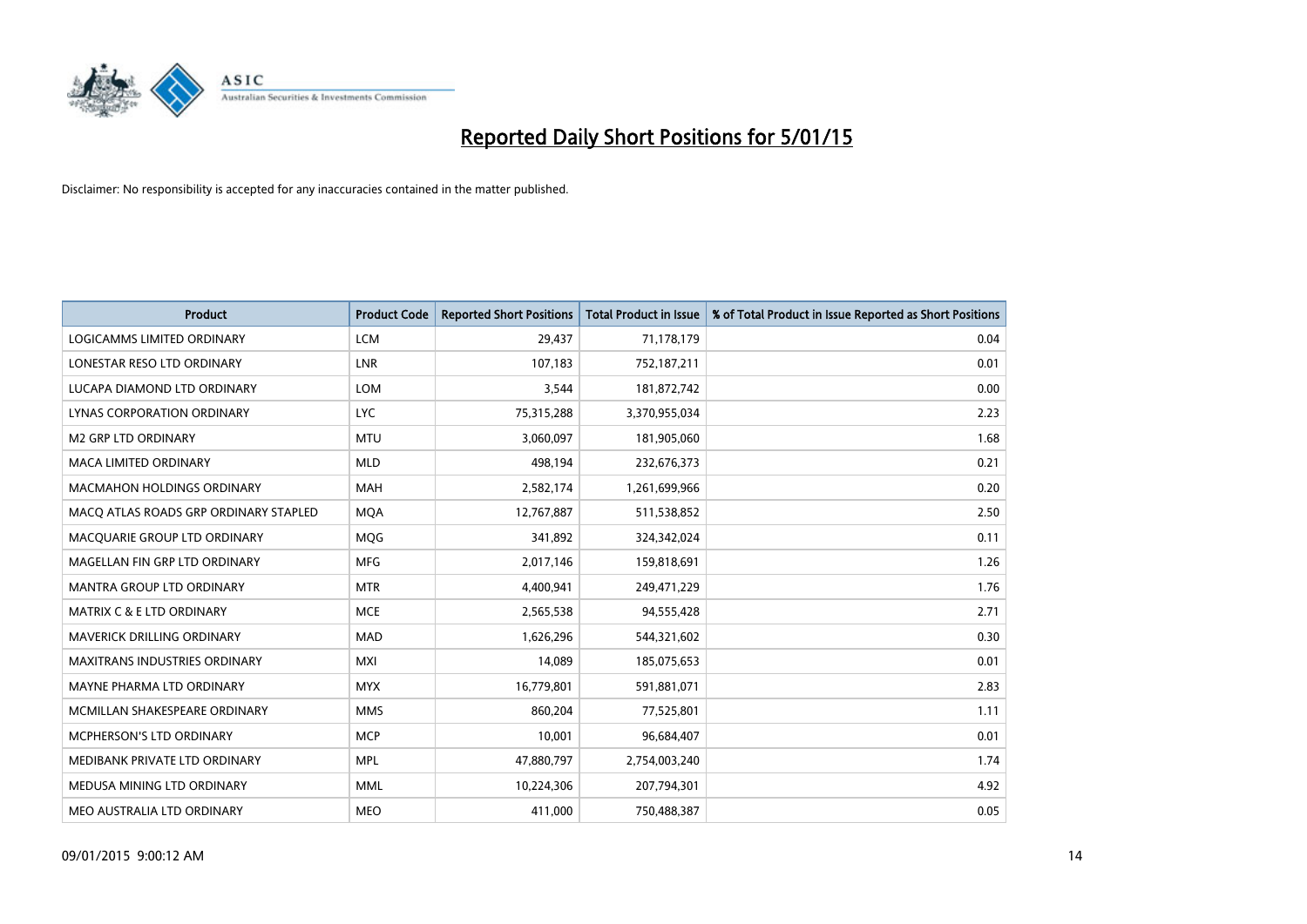

| <b>Product</b>                      | <b>Product Code</b> | <b>Reported Short Positions</b> | <b>Total Product in Issue</b> | % of Total Product in Issue Reported as Short Positions |
|-------------------------------------|---------------------|---------------------------------|-------------------------------|---------------------------------------------------------|
| MERIDIAN ENERGY INSTALMENT RECEIPTS | <b>MEZCA</b>        | 200,000                         | 1,255,413,626                 | 0.02                                                    |
| MESOBLAST LIMITED ORDINARY          | <b>MSB</b>          | 24,689,422                      | 324,201,029                   | 7.62                                                    |
| METALS X LIMITED ORDINARY           | <b>MLX</b>          | 93,958                          | 413,957,186                   | 0.02                                                    |
| METCASH LIMITED ORDINARY            | <b>MTS</b>          | 96,196,519                      | 903,309,574                   | 10.65                                                   |
| METMINCO LIMITED ORDINARY           | <b>MNC</b>          | 32,000                          | 1,855,516,023                 | 0.00                                                    |
| MIGHTY RIVER POWER ORDINARY         | <b>MYT</b>          | 1,758,966                       | 1,400,012,517                 | 0.13                                                    |
| MINCOR RESOURCES NL ORDINARY        | <b>MCR</b>          | 54,383                          | 188,208,274                   | 0.03                                                    |
| MINERAL DEPOSITS ORDINARY           | <b>MDL</b>          | 880,535                         | 103,676,341                   | 0.85                                                    |
| MINERAL RESOURCES. ORDINARY         | <b>MIN</b>          | 17,119,398                      | 187,270,274                   | 9.14                                                    |
| MINT PAYMENTS LTD ORDINARY          | <b>MNW</b>          | 27,180                          | 470,635,552                   | 0.01                                                    |
| MIRABELA NICKEL LTD ORDINARY        | <b>MBN</b>          | 2,012,293                       | 929,710,216                   | 0.22                                                    |
| MIRVAC GROUP STAPLED SECURITIES     | <b>MGR</b>          | 14,251,238                      | 3,697,197,370                 | 0.39                                                    |
| <b>MMAOFFSHOR ORDINARY</b>          | <b>MRM</b>          | 22,770,193                      | 368,666,221                   | 6.18                                                    |
| MOLOPO ENERGY LTD ORDINARY          | <b>MPO</b>          | 30,833                          | 248,705,730                   | 0.01                                                    |
| MONADELPHOUS GROUP ORDINARY         | <b>MND</b>          | 6,332,955                       | 92,998,380                    | 6.81                                                    |
| MONASH IVF GROUP LTD ORDINARY       | <b>MVF</b>          | 695,102                         | 231,081,089                   | 0.30                                                    |
| MORTGAGE CHOICE LTD ORDINARY        | <b>MOC</b>          | 20,311                          | 124,216,248                   | 0.02                                                    |
| <b>MOUNT GIBSON IRON ORDINARY</b>   | <b>MGX</b>          | 60,111,191                      | 1,090,805,085                 | 5.51                                                    |
| MULTIPLEX SITES SITES               | <b>MXUPA</b>        | 2,100                           | 4,500,000                     | 0.05                                                    |
| MYER HOLDINGS LTD ORDINARY          | <b>MYR</b>          | 97,789,139                      | 585,689,551                   | 16.70                                                   |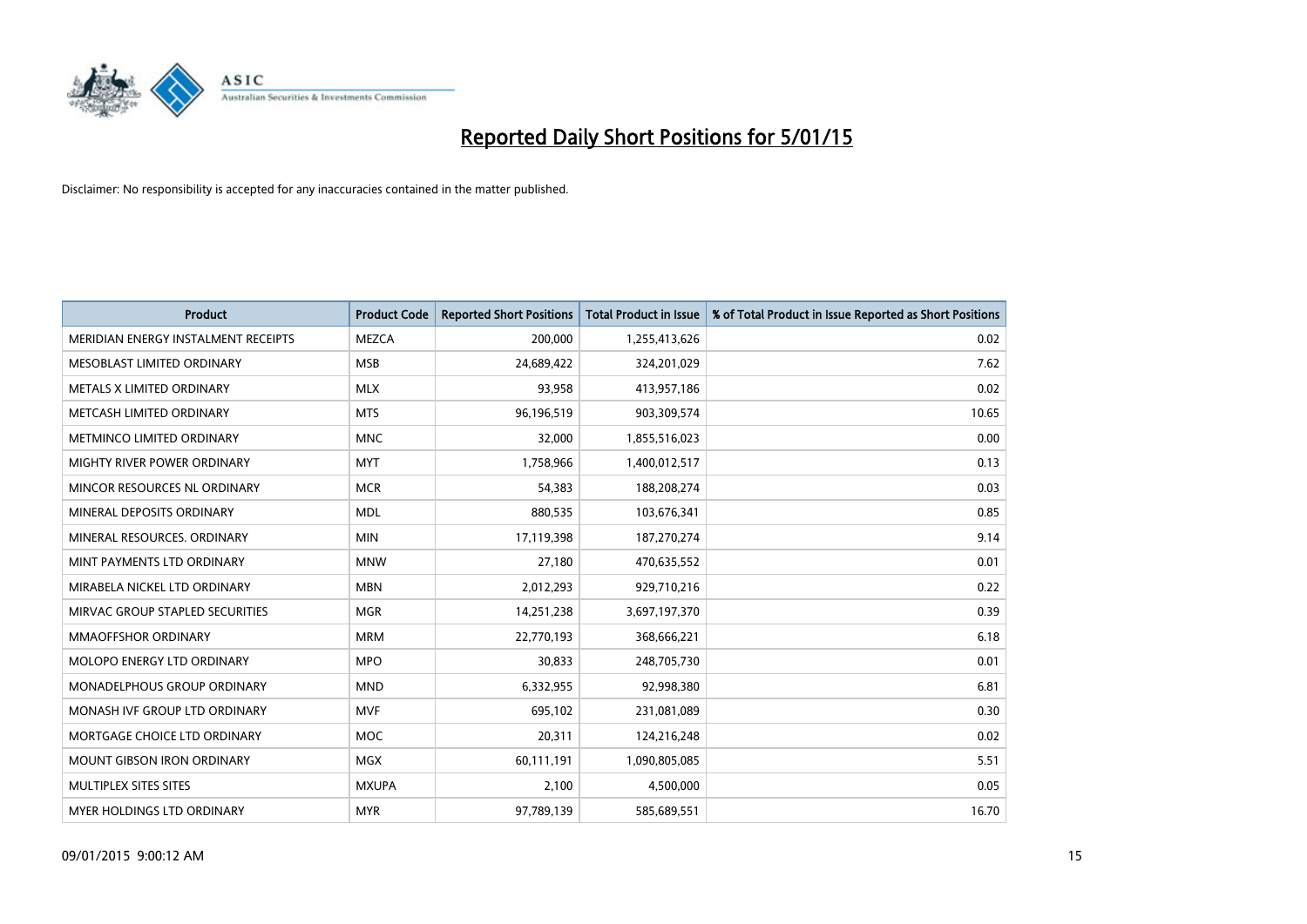

| <b>Product</b>                  | <b>Product Code</b> | <b>Reported Short Positions</b> | <b>Total Product in Issue</b> | % of Total Product in Issue Reported as Short Positions |
|---------------------------------|---------------------|---------------------------------|-------------------------------|---------------------------------------------------------|
| <b>MYSTATE LIMITED ORDINARY</b> | <b>MYS</b>          | 6,106                           | 87,283,417                    | 0.01                                                    |
| NANOSONICS LIMITED ORDINARY     | <b>NAN</b>          | 2,545,177                       | 264,362,826                   | 0.96                                                    |
| NATIONAL AUST. BANK ORDINARY    | <b>NAB</b>          | 12,270,658                      | 2,419,353,823                 | 0.51                                                    |
| NATIONAL STORAGE STAPLED        | <b>NSR</b>          | 1,809,126                       | 295,631,660                   | 0.61                                                    |
| NAVITAS LIMITED ORDINARY        | <b>NVT</b>          | 3,430,804                       | 376,037,813                   | 0.91                                                    |
| NEARMAP LTD ORDINARY            | <b>NEA</b>          | 2,067,042                       | 348,196,101                   | 0.59                                                    |
| NEOMETALS LTD ORDINARY          | <b>NMT</b>          | 2,000                           | 499,453,895                   | 0.00                                                    |
| NEON ENERGY LIMITED ORDINARY    | <b>NEN</b>          | 13,245                          | 553,037,848                   | 0.00                                                    |
| NEW HOPE CORPORATION ORDINARY   | <b>NHC</b>          | 1,332,167                       | 830,999,449                   | 0.16                                                    |
| NEWCREST MINING ORDINARY        | <b>NCM</b>          | 8,457,654                       | 766,510,971                   | 1.10                                                    |
| NEWS CORP A NON-VOTING CDI      | <b>NWSLV</b>        | 40,448                          | 2,852,304                     | 1.42                                                    |
| NEWS CORP B VOTING CDI          | <b>NWS</b>          | 2,271,230                       | 37,331,492                    | 6.08                                                    |
| NEWSAT LIMITED ORDINARY         | <b>NWT</b>          | 6,493,051                       | 643,574,841                   | 1.01                                                    |
| NEXTDC LIMITED ORDINARY         | <b>NXT</b>          | 17,233,024                      | 193,154,486                   | 8.92                                                    |
| NEXUS ENERGY LIMITED ORDINARY   | <b>NXS</b>          | 83,983                          | 1,330,219,459                 | 0.01                                                    |
| NIB HOLDINGS LIMITED ORDINARY   | <b>NHF</b>          | 2,094,790                       | 439,004,182                   | 0.48                                                    |
| NINE ENTERTAINMENT ORDINARY     | <b>NEC</b>          | 17,674,417                      | 940,295,023                   | 1.88                                                    |
| NOBLE MINERAL RES ORDINARY      | <b>NMG</b>          | 2,365,726                       | 666,397,952                   | 0.36                                                    |
| NORTHERN IRON LTD ORDINARY      | <b>NFE</b>          | 11,392                          | 484,405,314                   | 0.00                                                    |
| NORTHERN STAR ORDINARY          | <b>NST</b>          | 16,733,655                      | 592,256,718                   | 2.83                                                    |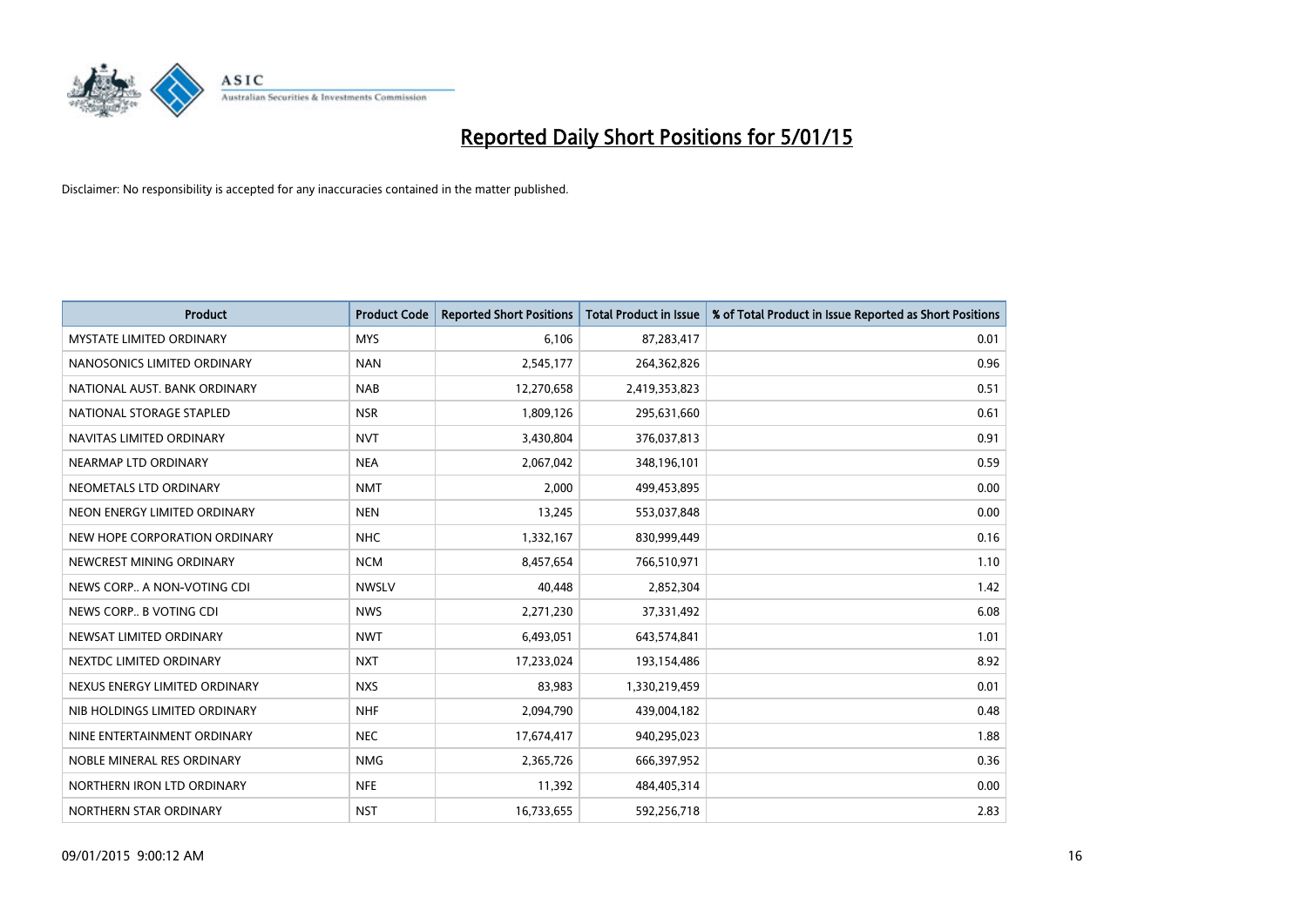

| <b>Product</b>                         | <b>Product Code</b> | <b>Reported Short Positions</b> | <b>Total Product in Issue</b> | % of Total Product in Issue Reported as Short Positions |
|----------------------------------------|---------------------|---------------------------------|-------------------------------|---------------------------------------------------------|
| NOVION PROPERTY GRP STAPLED SECURITIES | <b>NVN</b>          | 17,867,431                      | 3,050,627,717                 | 0.59                                                    |
| NRW HOLDINGS LIMITED ORDINARY          | <b>NWH</b>          | 14,515,035                      | 278,888,011                   | 5.20                                                    |
| NUFARM LIMITED ORDINARY                | <b>NUF</b>          | 7,049,064                       | 264,858,589                   | 2.66                                                    |
| NUPLEX INDUSTRIES ORDINARY             | <b>NPX</b>          | 1,000                           | 198,125,827                   | 0.00                                                    |
| OCEANAGOLD CORP. CHESS DEPOSITARY INT  | <b>OGC</b>          | 1,639,861                       | 301,520,186                   | 0.54                                                    |
| OIL SEARCH LTD ORDINARY                | OSH                 | 24,847,936                      | 1,522,692,587                 | 1.63                                                    |
| OM HOLDINGS LIMITED ORDINARY           | OMH                 | 58,082                          | 733,423,337                   | 0.01                                                    |
| OOH!MEDIA LIMITED ORDINARY             | OML                 | 617,955                         | 149,882,534                   | 0.41                                                    |
| ORICA LIMITED ORDINARY                 | ORI                 | 25,080,326                      | 372,743,291                   | 6.73                                                    |
| ORIGIN ENERGY ORDINARY                 | <b>ORG</b>          | 10,352,329                      | 1,106,310,149                 | 0.94                                                    |
| OROCOBRE LIMITED ORDINARY              | <b>ORE</b>          | 3,011,836                       | 132,041,911                   | 2.28                                                    |
| ORORA LIMITED ORDINARY                 | <b>ORA</b>          | 2,033,601                       | 1,206,684,923                 | 0.17                                                    |
| OROTONGROUP LIMITED ORDINARY           | ORL                 | 450,683                         | 40,880,902                    | 1.10                                                    |
| OZ MINERALS ORDINARY                   | OZL                 | 6,618,860                       | 303,470,022                   | 2.18                                                    |
| OZFOREX GROUP LTD ORDINARY             | <b>OFX</b>          | 7,973,825                       | 240,000,000                   | 3.32                                                    |
| PACIFIC BRANDS ORDINARY                | <b>PBG</b>          | 81,238,548                      | 917,226,291                   | 8.86                                                    |
| PACT GROUP HLDGS LTD ORDINARY          | PGH                 | 2,098,071                       | 294,145,019                   | 0.71                                                    |
| PALADIN ENERGY LTD ORDINARY            | <b>PDN</b>          | 75,863,570                      | 1,666,927,668                 | 4.55                                                    |
| PANAUST LIMITED ORDINARY               | <b>PNA</b>          | 895,445                         | 636,599,496                   | 0.14                                                    |
| PANORAMIC RESOURCES ORDINARY           | PAN                 | 1,009,398                       | 322,275,824                   | 0.31                                                    |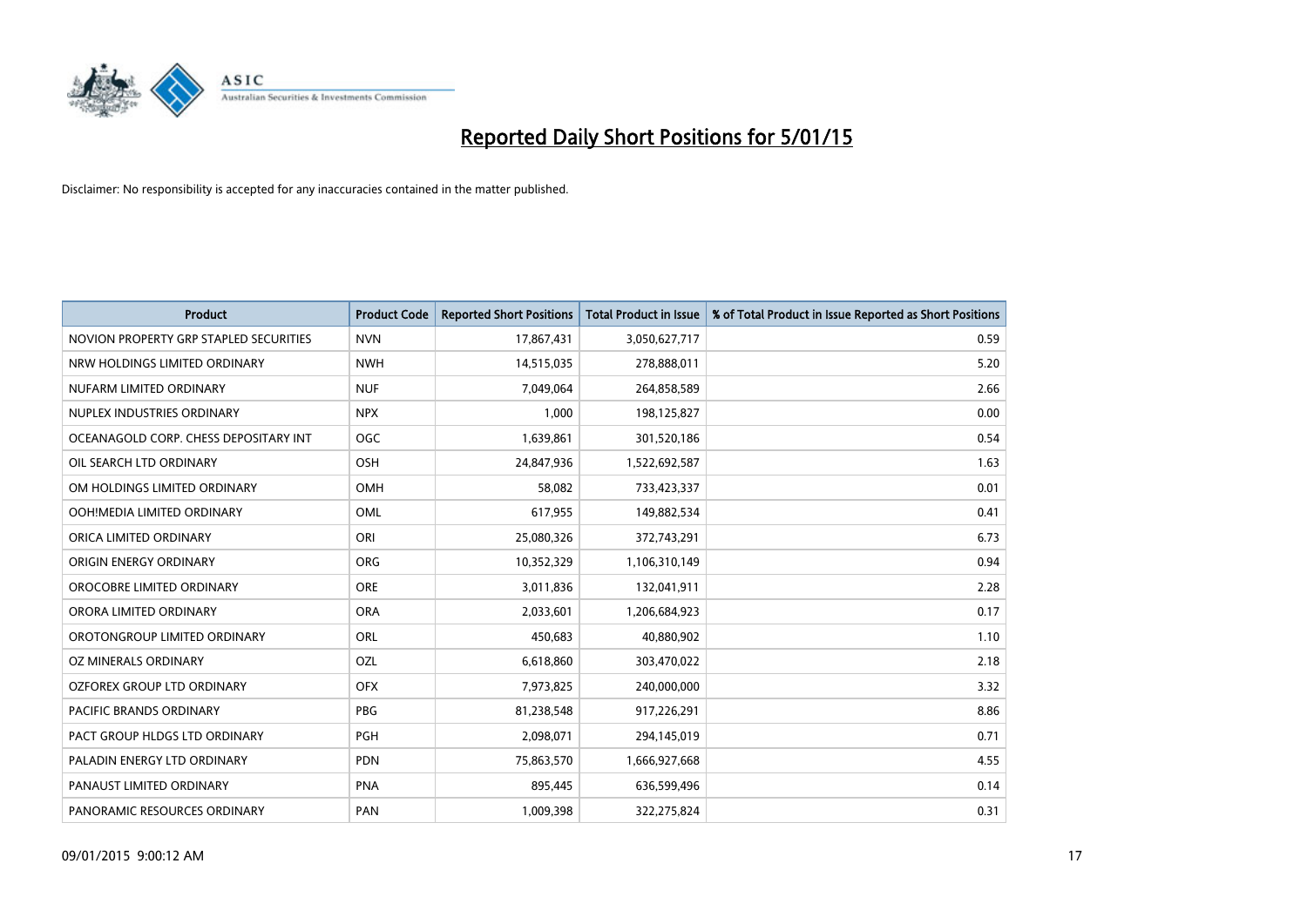

| <b>Product</b>                | <b>Product Code</b> | <b>Reported Short Positions</b> | Total Product in Issue | % of Total Product in Issue Reported as Short Positions |
|-------------------------------|---------------------|---------------------------------|------------------------|---------------------------------------------------------|
| PANTERRA GOLD LTD ORDINARY    | PGI                 | $\mathbf{1}$                    | 846,215,609            | 0.00                                                    |
| PAPERLINX LIMITED ORDINARY    | <b>PPX</b>          | 57,743                          | 665, 181, 261          | 0.01                                                    |
| PATTIES FOODS LTD ORDINARY    | PFL                 | 9,001                           | 139,234,153            | 0.01                                                    |
| PEET LIMITED ORDINARY         | <b>PPC</b>          | 53,676                          | 484,853,684            | 0.01                                                    |
| PERPETUAL LIMITED ORDINARY    | PPT                 | 1,245,941                       | 46,574,426             | 2.68                                                    |
| PERSEUS MINING LTD ORDINARY   | PRU                 | 20,686,381                      | 526,656,401            | 3.93                                                    |
| PHARMAXIS LTD ORDINARY        | <b>PXS</b>          | 8,777                           | 310,265,349            | 0.00                                                    |
| PHOSPHAGENICS LTD. ORDINARY   | POH                 | 43,750                          | 1,261,965,957          | 0.00                                                    |
| PLATINUM ASSET ORDINARY       | <b>PTM</b>          | 2,019,985                       | 581,793,882            | 0.35                                                    |
| PLATINUM AUSTRALIA ORDINARY   | <b>PLA</b>          | 836,127                         | 504,968,043            | 0.17                                                    |
| PLATINUM CAPITAL LTD ORDINARY | <b>PMC</b>          | 1,742                           | 232,190,254            | 0.00                                                    |
| PMP LIMITED ORDINARY          | <b>PMP</b>          | 27,581                          | 323,781,124            | 0.01                                                    |
| POSEIDON NICK LTD ORDINARY    | <b>POS</b>          | 1,903,830                       | 680,250,810            | 0.28                                                    |
| PRANA BIOTECHNOLOGY ORDINARY  | <b>PBT</b>          | 2,023,072                       | 488,936,960            | 0.41                                                    |
| PREMIER INVESTMENTS ORDINARY  | <b>PMV</b>          | 888,276                         | 155,900,075            | 0.57                                                    |
| PRIMA BIOMED LTD ORDINARY     | <b>PRR</b>          | 132,361                         | 1,374,516,550          | 0.01                                                    |
| PRIMARY HEALTH CARE ORDINARY  | <b>PRY</b>          | 29,536,880                      | 512,130,550            | 5.77                                                    |
| PRIME MEDIA GRP LTD ORDINARY  | PRT                 | 1,053,548                       | 366,330,303            | 0.29                                                    |
| PROGRAMMED ORDINARY           | <b>PRG</b>          | 175,949                         | 118,651,911            | 0.15                                                    |
| PROMESA LIMITED ORDINARY      | <b>PRA</b>          | 884,428                         | 384,412,465            | 0.23                                                    |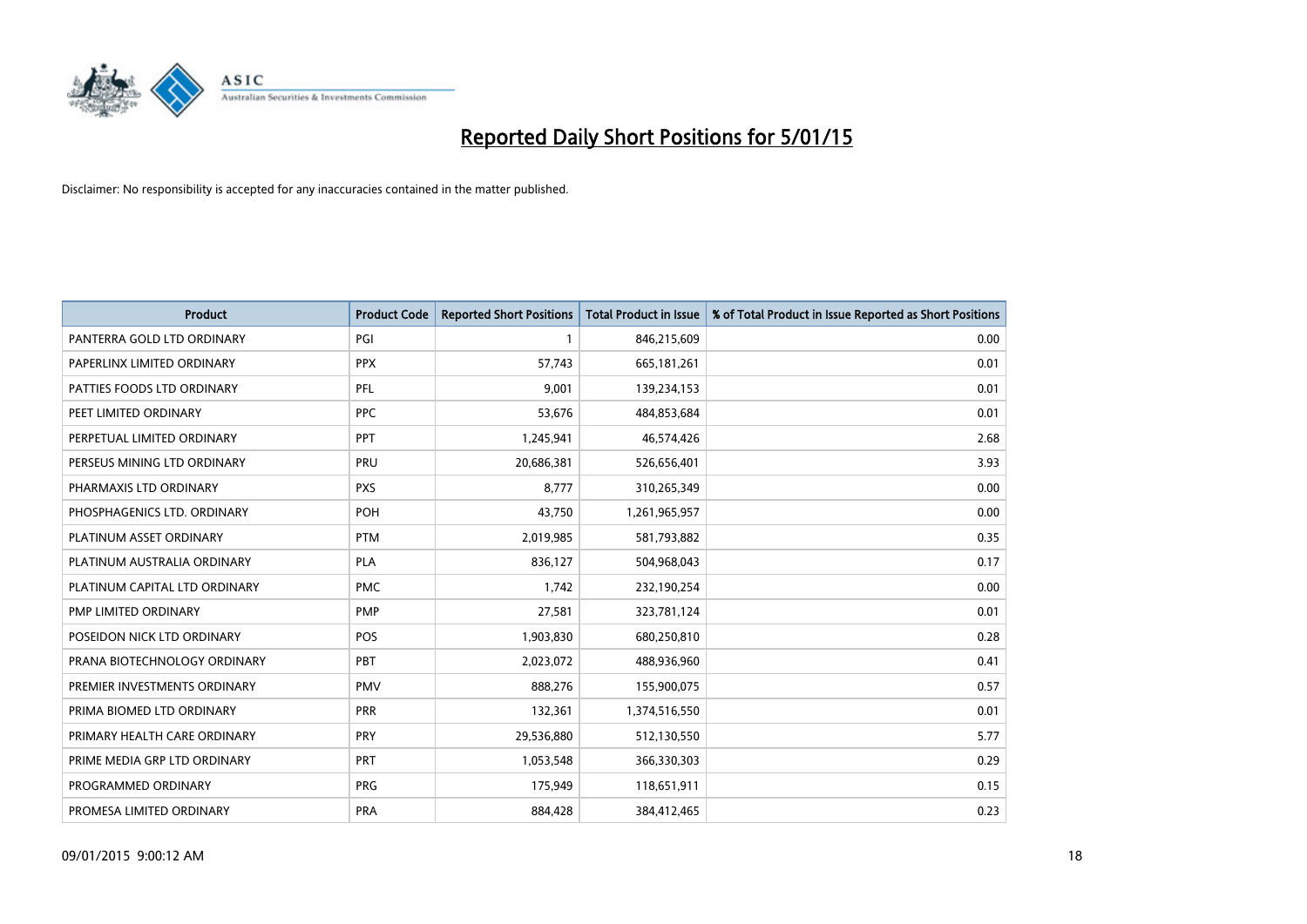

| <b>Product</b>                      | <b>Product Code</b> | <b>Reported Short Positions</b> | <b>Total Product in Issue</b> | % of Total Product in Issue Reported as Short Positions |
|-------------------------------------|---------------------|---------------------------------|-------------------------------|---------------------------------------------------------|
| PURA VIDA ENERGY NL ORDINARY        | <b>PVD</b>          | 232,517                         | 131,730,698                   | 0.18                                                    |
| <b>QANTAS AIRWAYS ORDINARY</b>      | QAN                 | 1,903,013                       | 2,196,330,250                 | 0.09                                                    |
| <b>OBE INSURANCE GROUP ORDINARY</b> | <b>OBE</b>          | 16,514,768                      | 1,364,945,301                 | 1.21                                                    |
| <b>QUBE HOLDINGS LTD ORDINARY</b>   | <b>QUB</b>          | 3,047,175                       | 1,054,428,076                 | 0.29                                                    |
| RAMSAY HEALTH CARE ORDINARY         | <b>RHC</b>          | 447,626                         | 202,081,252                   | 0.22                                                    |
| <b>RCG CORPORATION LTD ORDINARY</b> | <b>RCG</b>          | 358,739                         | 263,808,625                   | 0.14                                                    |
| <b>RCR TOMLINSON ORDINARY</b>       | <b>RCR</b>          | 776,487                         | 139,000,806                   | 0.56                                                    |
| <b>REA GROUP ORDINARY</b>           | <b>REA</b>          | 2,311,050                       | 131,714,699                   | 1.75                                                    |
| RECALL HOLDINGS LTD ORDINARY        | <b>REC</b>          | 1,494,090                       | 313,674,711                   | 0.48                                                    |
| <b>RECKON LIMITED ORDINARY</b>      | <b>RKN</b>          | 1,420,414                       | 112,084,762                   | 1.27                                                    |
| RED 5 LIMITED ORDINARY              | <b>RED</b>          | 174,740                         | 759,451,008                   | 0.02                                                    |
| <b>RED FORK ENERGY ORDINARY</b>     | <b>RFE</b>          | 112,160                         | 501,051,719                   | 0.02                                                    |
| REDBANK ENERGY LTD ORDINARY         | <b>AEI</b>          | 13                              | 786,287                       | 0.00                                                    |
| REECE AUSTRALIA LTD. ORDINARY       | <b>REH</b>          | 28                              | 99,600,000                    | 0.00                                                    |
| REGIONAL EXPRESS ORDINARY           | <b>REX</b>          | 46,456                          | 110,154,375                   | 0.04                                                    |
| REGIS HEALTHCARE LTD ORDINARY       | <b>REG</b>          | 1,825,974                       | 300, 345, 797                 | 0.61                                                    |
| <b>REGIS RESOURCES ORDINARY</b>     | <b>RRL</b>          | 54,602,591                      | 499,781,595                   | 10.93                                                   |
| RESMED INC CDI 10:1                 | <b>RMD</b>          | 33,690,500                      | 1,397,522,030                 | 2.41                                                    |
| <b>RESOLUTE MINING ORDINARY</b>     | <b>RSG</b>          | 4,013,890                       | 641,189,223                   | 0.63                                                    |
| RESOURCE GENERATION ORDINARY        | <b>RES</b>          | 1,220                           | 581,380,338                   | 0.00                                                    |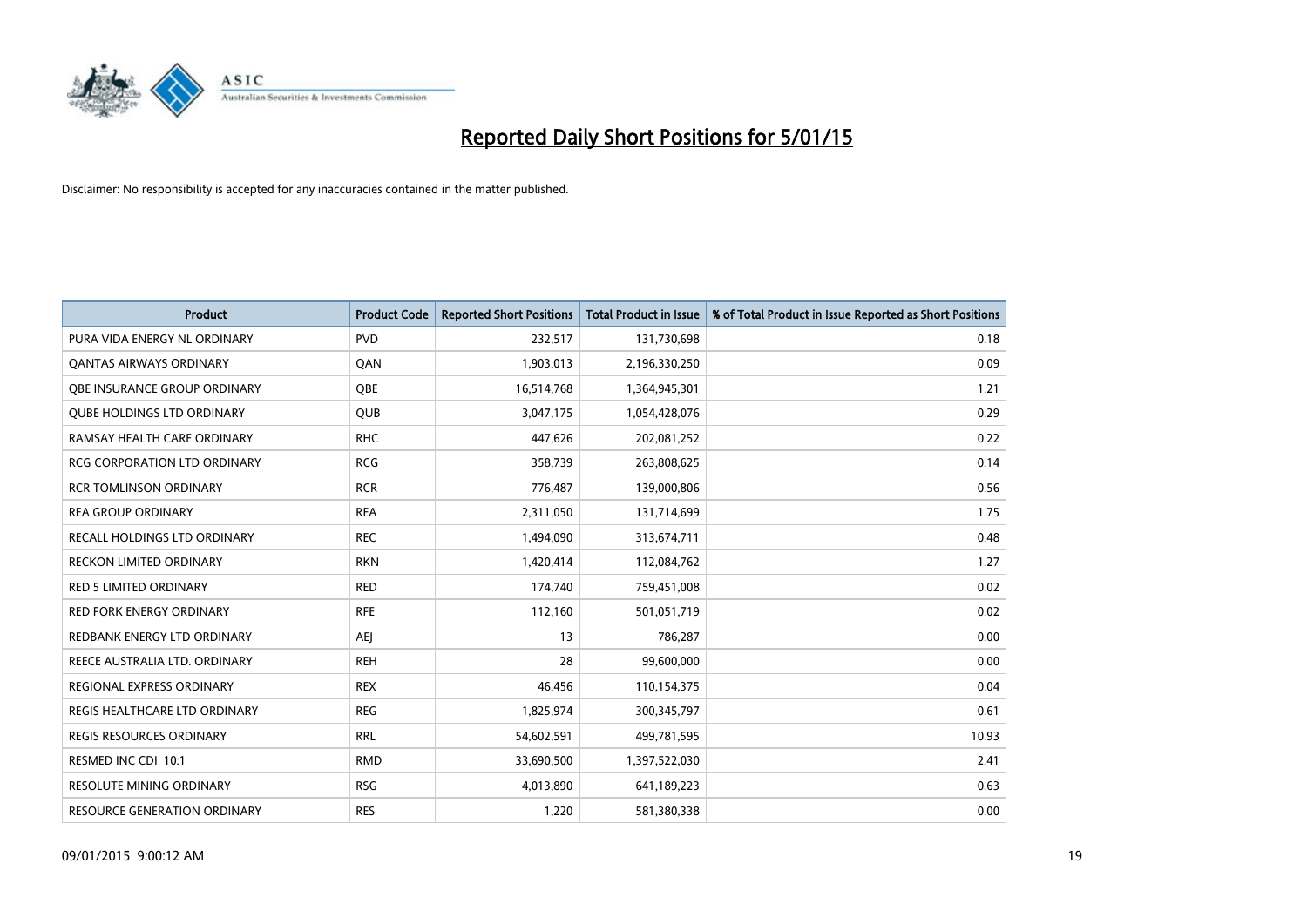

| <b>Product</b>                        | <b>Product Code</b> | <b>Reported Short Positions</b> | <b>Total Product in Issue</b> | % of Total Product in Issue Reported as Short Positions |
|---------------------------------------|---------------------|---------------------------------|-------------------------------|---------------------------------------------------------|
| <b>RETAIL FOOD GROUP ORDINARY</b>     | <b>RFG</b>          | 4,215,300                       | 159,386,728                   | 2.64                                                    |
| REX MINERALS LIMITED ORDINARY         | <b>RXM</b>          | 858,031                         | 220,519,784                   | 0.39                                                    |
| RHINOMED LTD ORDINARY                 | <b>RNO</b>          | 4,000                           | 539,438,635                   | 0.00                                                    |
| <b>RHIPE LTD ORDINARY</b>             | <b>RHP</b>          | 288,781                         | 127,069,865                   | 0.23                                                    |
| RIO TINTO LIMITED ORDINARY            | <b>RIO</b>          | 4,385,020                       | 435,758,720                   | 1.01                                                    |
| ROC OIL COMPANY ORDINARY              | <b>ROC</b>          | 338,957                         | 687,618,400                   | 0.05                                                    |
| ROX RESOURCES ORDINARY                | <b>RXL</b>          | 5,523,255                       | 849,673,095                   | 0.65                                                    |
| ROYAL WOLF HOLDINGS ORDINARY          | <b>RWH</b>          | 191,790                         | 100,387,052                   | 0.19                                                    |
| SAI GLOBAL LIMITED ORDINARY           | SAI                 | 767,899                         | 211,761,727                   | 0.36                                                    |
| SALMAT LIMITED ORDINARY               | <b>SLM</b>          | 102,031                         | 159,812,799                   | 0.06                                                    |
| SAMSON OIL & GAS LTD ORDINARY         | SSN                 | 5,059,700                       | 2,837,782,022                 | 0.18                                                    |
| SANDFIRE RESOURCES ORDINARY           | <b>SFR</b>          | 2,812,261                       | 155,950,968                   | 1.80                                                    |
| <b>SANTOS LTD ORDINARY</b>            | <b>STO</b>          | 8,785,839                       | 982,304,896                   | 0.89                                                    |
| SARACEN MINERAL ORDINARY              | SAR                 | 3,265,256                       | 792,784,738                   | 0.41                                                    |
| SCA PROPERTY GROUP STAPLED SECURITIES | SCP                 | 22,098,136                      | 648,628,320                   | 3.41                                                    |
| <b>SCENTRE GRP STAPLED</b>            | SCG                 | 11,611,885                      | 5,324,296,678                 | 0.22                                                    |
| SEDGMAN LIMITED ORDINARY              | SDM                 | 1,128,550                       | 227,059,277                   | 0.50                                                    |
| SEEK LIMITED ORDINARY                 | <b>SEK</b>          | 8,982,689                       | 342,622,917                   | 2.62                                                    |
| SELECT HARVESTS ORDINARY              | SHV                 | 1,116,265                       | 70,940,874                    | 1.57                                                    |
| SENEX ENERGY LIMITED ORDINARY         | SXY                 | 84,735,835                      | 1,149,657,377                 | 7.37                                                    |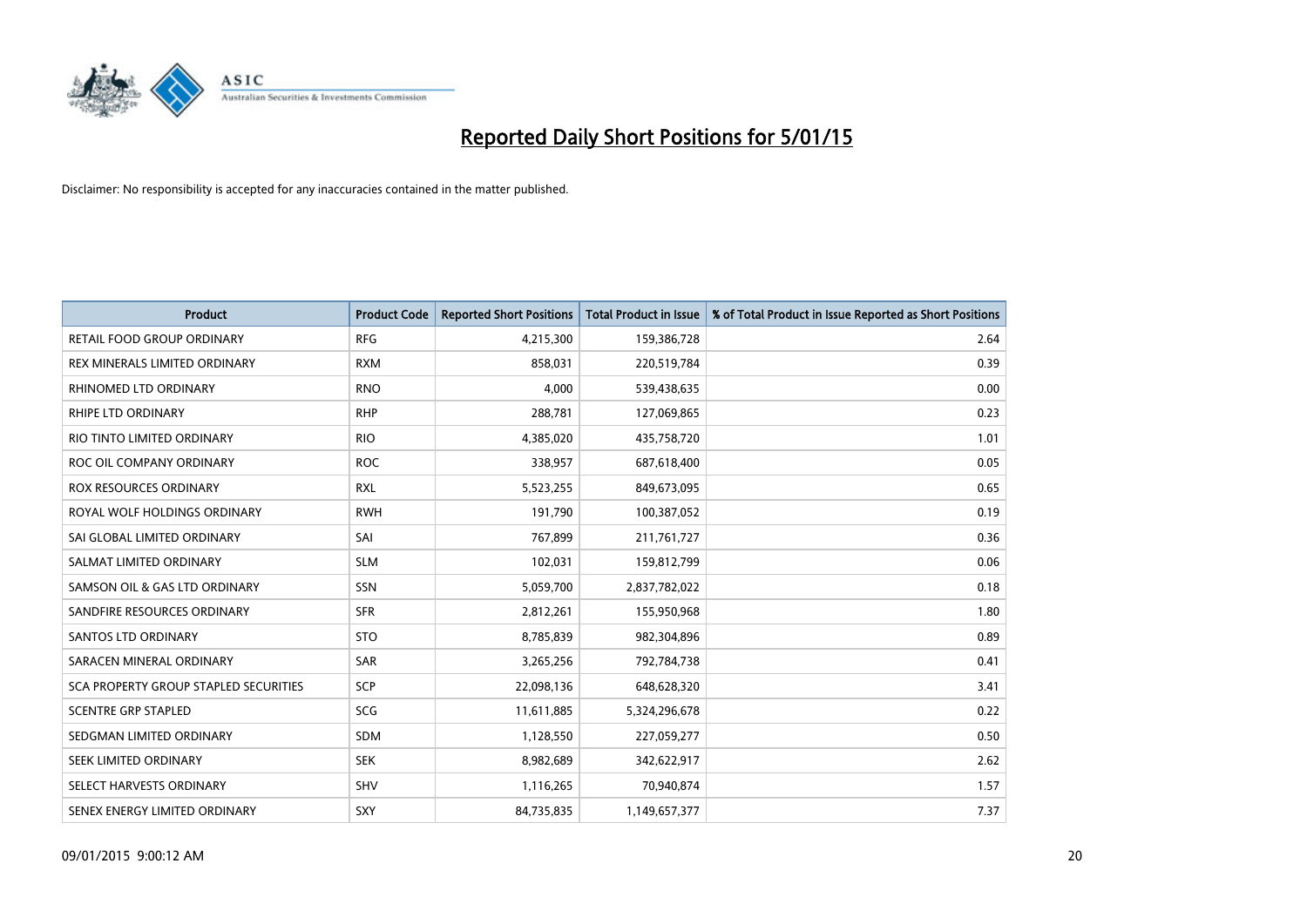

| <b>Product</b>                           | <b>Product Code</b> | <b>Reported Short Positions</b> | <b>Total Product in Issue</b> | % of Total Product in Issue Reported as Short Positions |
|------------------------------------------|---------------------|---------------------------------|-------------------------------|---------------------------------------------------------|
| SERVICE STREAM ORDINARY                  | <b>SSM</b>          | 30                              | 386,389,873                   | 0.00                                                    |
| SEVEN GROUP HOLDINGS ORDINARY            | <b>SVW</b>          | 8,241,165                       | 296,260,281                   | 2.78                                                    |
| SEVEN WEST MEDIA LTD ORDINARY            | <b>SWM</b>          | 6,411,686                       | 999,160,872                   | 0.64                                                    |
| SEYMOUR WHYTE LTD ORDINARY               | <b>SWL</b>          | 44,915                          | 87,647,595                    | 0.05                                                    |
| SG FLEET GROUP LTD ORDINARY              | SGF                 | 554,299                         | 242,691,826                   | 0.23                                                    |
| SHINE CORPORATE ORDINARY                 | SHI                 | 59,106                          | 172,400,081                   | 0.03                                                    |
| SIGMA PHARMACEUTICAL ORDINARY            | <b>SIP</b>          | 21,489,388                      | 1,108,086,575                 | 1.94                                                    |
| SILEX SYSTEMS ORDINARY                   | <b>SLX</b>          | 7,175,295                       | 170,467,339                   | 4.21                                                    |
| SILVER CHEF LIMITED ORDINARY             | SIV                 | 264                             | 29,640,865                    | 0.00                                                    |
| SILVER LAKE RESOURCE ORDINARY            | <b>SLR</b>          | 16,858,895                      | 503,233,971                   | 3.35                                                    |
| SIMONDS GRP LTD ORDINARY                 | <b>SIO</b>          | 656,557                         | 151,412,268                   | 0.43                                                    |
| SIMS METAL MGMT LTD ORDINARY             | SGM                 | 15,898,106                      | 204,691,883                   | 7.77                                                    |
| SINGAPORE TELECOMM. CHESS DEPOSITARY INT | SGT                 | 1,059,952                       | 124,214,351                   | 0.85                                                    |
| SINO GAS ENERGY ORDINARY                 | <b>SEH</b>          | 11,982,377                      | 1,544,247,358                 | 0.78                                                    |
| SIRIUS RESOURCES NL ORDINARY             | <b>SIR</b>          | 17,607,980                      | 341,438,269                   | 5.16                                                    |
| SIRTEX MEDICAL ORDINARY                  | <b>SRX</b>          | 236,007                         | 56,530,231                    | 0.42                                                    |
| SKILLED GROUP LTD ORDINARY               | <b>SKE</b>          | 5,740,514                       | 235,753,791                   | 2.43                                                    |
| <b>SKY NETWORK ORDINARY</b>              | <b>SKT</b>          | 11,465,134                      | 389,139,785                   | 2.95                                                    |
| SKYCITY ENT GRP LTD ORDINARY             | <b>SKC</b>          | 8,839,464                       | 587,472,741                   | 1.50                                                    |
| <b>SLATER &amp; GORDON ORDINARY</b>      | SGH                 | 5,275,404                       | 208,695,621                   | 2.53                                                    |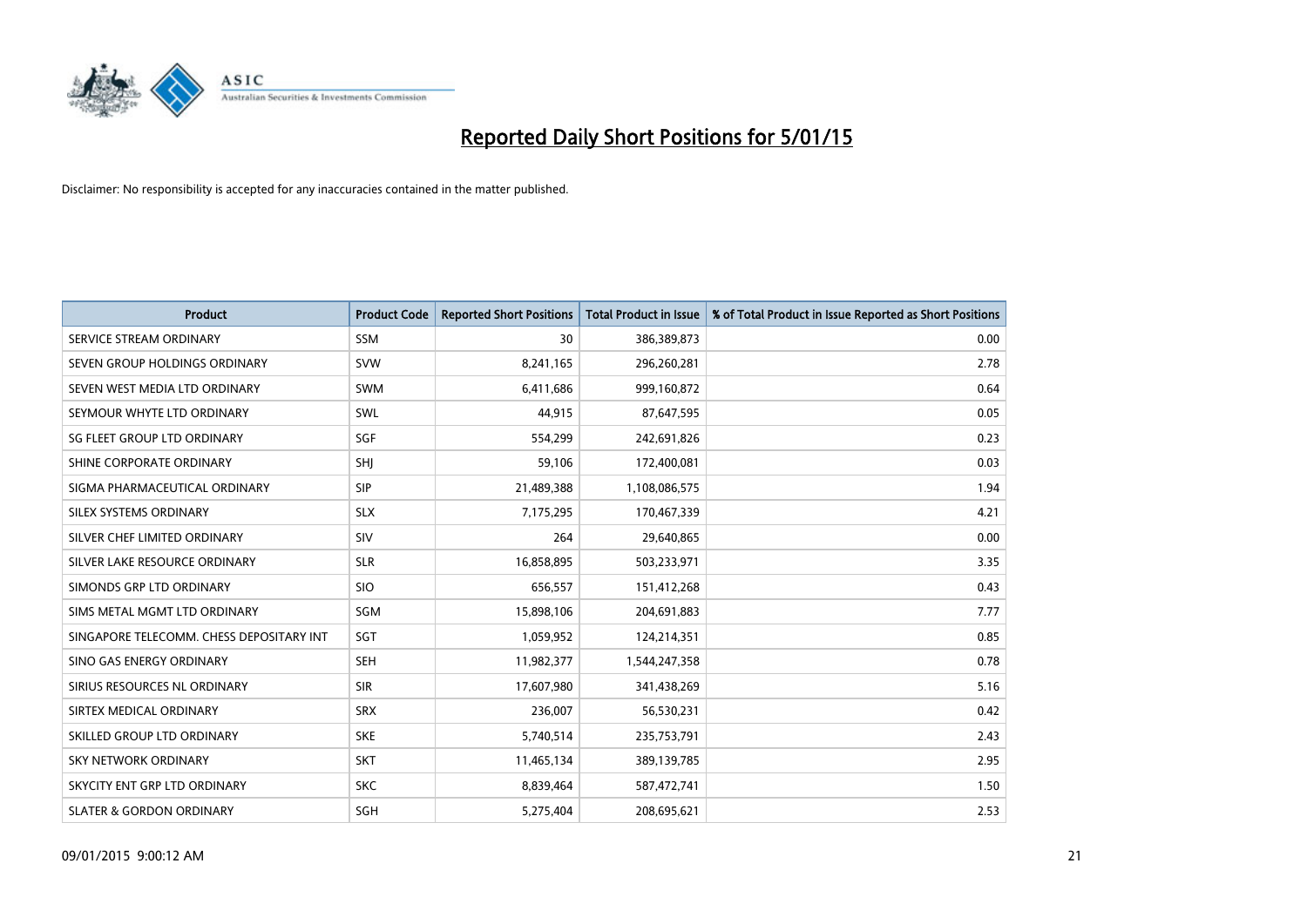

| <b>Product</b>                           | <b>Product Code</b> | <b>Reported Short Positions</b> | <b>Total Product in Issue</b> | % of Total Product in Issue Reported as Short Positions |
|------------------------------------------|---------------------|---------------------------------|-------------------------------|---------------------------------------------------------|
| SMS MANAGEMENT, ORDINARY                 | <b>SMX</b>          | 1,462,051                       | 69,388,600                    | 2.11                                                    |
| SONIC HEALTHCARE ORDINARY                | <b>SHL</b>          | 2,821,715                       | 401,401,556                   | 0.70                                                    |
| SOUL PATTINSON (W.H) ORDINARY            | SOL                 | 30,349                          | 239,395,320                   | 0.01                                                    |
| SPARK INFRASTRUCTURE STAPLED US PROHIBT. | SKI                 | 22,632,870                      | 1,466,360,128                 | 1.54                                                    |
| SPARK NEW ZEALAND ORDINARY               | <b>SPK</b>          | 9,400,363                       | 1,834,775,347                 | 0.51                                                    |
| SPDR 200 FUND ETF UNITS                  | <b>STW</b>          | 2,855                           | 48,246,865                    | 0.01                                                    |
| SPDR S&P/ASX PROP FU ETF UNITS           | <b>SLF</b>          | 29,696                          | 47,300,001                    | 0.06                                                    |
| SPECIALTY FASHION ORDINARY               | <b>SFH</b>          | 31,994                          | 192,236,121                   | 0.02                                                    |
| SPOTLESS GRP HLD LTD ORDINARY            | SPO                 | 32,240,978                      | 1,098,290,178                 | 2.94                                                    |
| ST BARBARA LIMITED ORDINARY              | <b>SBM</b>          | 8,714,406                       | 495,102,525                   | 1.76                                                    |
| STARPHARMA HOLDINGS ORDINARY             | <b>SPL</b>          | 9,331,550                       | 319,080,325                   | 2.92                                                    |
| STEADFAST GROUP LTD ORDINARY             | SDF                 | 17,801,379                      | 503,352,992                   | 3.54                                                    |
| STHN CROSS MEDIA ORDINARY                | <b>SXL</b>          | 39,265,043                      | 731,319,622                   | 5.37                                                    |
| STOCKLAND UNITS/ORD STAPLED              | SGP                 | 4,980,733                       | 2,348,746,744                 | 0.21                                                    |
| STRAITS RES LTD. ORDINARY                | <b>SRQ</b>          | 20,212                          | 1,217,730,293                 | 0.00                                                    |
| <b>STW COMMUNICATIONS ORDINARY</b>       | SGN                 | 6,156,417                       | 409,699,000                   | 1.50                                                    |
| SUNCORP GROUP LTD ORDINARY               | <b>SUN</b>          | 4,812,014                       | 1,286,600,980                 | 0.37                                                    |
| SUNDANCE ENERGY ORDINARY                 | <b>SEA</b>          | 4,402,841                       | 549,295,839                   | 0.80                                                    |
| SUNDANCE RESOURCES ORDINARY              | <b>SDL</b>          | 81,460,423                      | 3,089,651,736                 | 2.64                                                    |
| SUNLAND GROUP LTD ORDINARY               | <b>SDG</b>          | 127,419                         | 181,710,087                   | 0.07                                                    |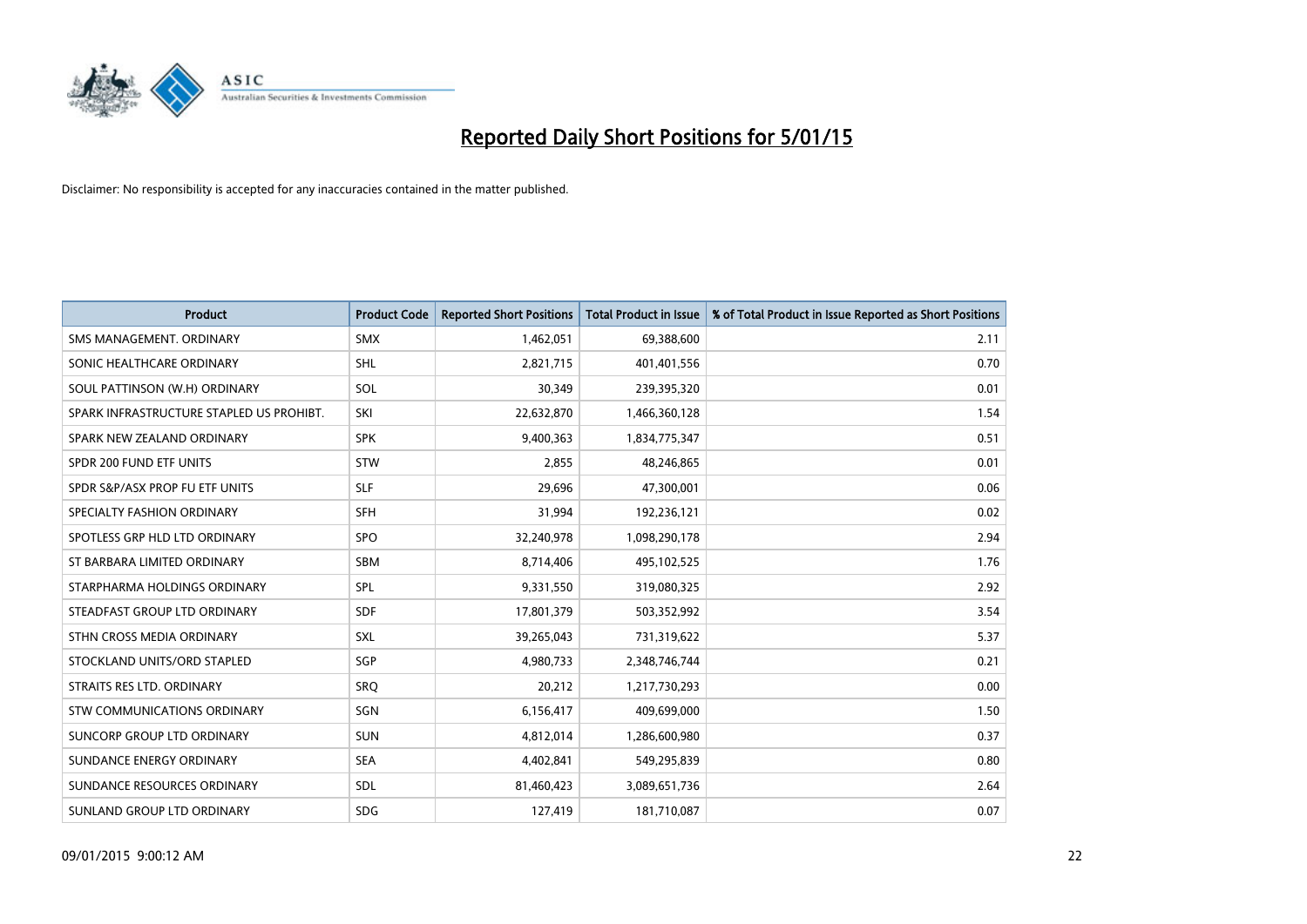

| <b>Product</b>                       | <b>Product Code</b> | <b>Reported Short Positions</b> | <b>Total Product in Issue</b> | % of Total Product in Issue Reported as Short Positions |
|--------------------------------------|---------------------|---------------------------------|-------------------------------|---------------------------------------------------------|
| SUPER RET REP LTD ORDINARY           | <b>SUL</b>          | 20,616,086                      | 197,030,571                   | 10.46                                                   |
| SWICK MINING ORDINARY                | <b>SWK</b>          | 50,000                          | 217,643,703                   | 0.02                                                    |
| SYD AIRPORT STAPLED US PROHIBIT.     | SYD                 | 34,357,899                      | 2,216,216,041                 | 1.55                                                    |
| SYRAH RESOURCES ORDINARY             | <b>SYR</b>          | 5,958,362                       | 164,135,076                   | 3.63                                                    |
| <b>TABCORP HOLDINGS LTD ORDINARY</b> | <b>TAH</b>          | 15,918,241                      | 765,652,364                   | 2.08                                                    |
| TAP OIL LIMITED ORDINARY             | <b>TAP</b>          | 110,255                         | 243,186,639                   | 0.05                                                    |
| TASSAL GROUP LIMITED ORDINARY        | <b>TGR</b>          | 61,039                          | 146,897,115                   | 0.04                                                    |
| TATTS GROUP LTD ORDINARY             | <b>TTS</b>          | 25,202,580                      | 1,445,759,948                 | 1.74                                                    |
| <b>TECHNOLOGY ONE ORDINARY</b>       | <b>TNE</b>          | 3,498,608                       | 309,104,455                   | 1.13                                                    |
| TELSTRA CORPORATION, ORDINARY        | <b>TLS</b>          | 65,823,854                      | 12,225,655,836                | 0.54                                                    |
| TEN NETWORK HOLDINGS ORDINARY        | <b>TEN</b>          | 139,543,803                     | 2,630,984,596                 | 5.30                                                    |
| TERANGA GOLD CORP CDI 1:1            | <b>TGZ</b>          | 1,374                           | 73,048,329                    | 0.00                                                    |
| TFS CORPORATION LTD ORDINARY         | <b>TFC</b>          | 9,424,956                       | 326,983,445                   | 2.88                                                    |
| THE PAS GROUP LTD ORDINARY           | <b>PGR</b>          | 9,208                           | 136,690,860                   | 0.01                                                    |
| THE REJECT SHOP ORDINARY             | <b>TRS</b>          | 2,138,531                       | 28,844,648                    | 7.41                                                    |
| THINK CHILDCARE EDU ORDINARY         | <b>TNK</b>          | 500,000                         | 39,600,000                    | 1.26                                                    |
| THORN GROUP LIMITED ORDINARY         | <b>TGA</b>          | 380,371                         | 150,634,985                   | 0.25                                                    |
| TIGER RESOURCES ORDINARY             | <b>TGS</b>          | 6,451,587                       | 1,143,541,406                 | 0.56                                                    |
| TOLL HOLDINGS LTD ORDINARY           | <b>TOL</b>          | 29,084,292                      | 717,437,878                   | 4.05                                                    |
| TORO ENERGY LIMITED ORDINARY         | <b>TOE</b>          | 22,099                          | 1,903,769,581                 | 0.00                                                    |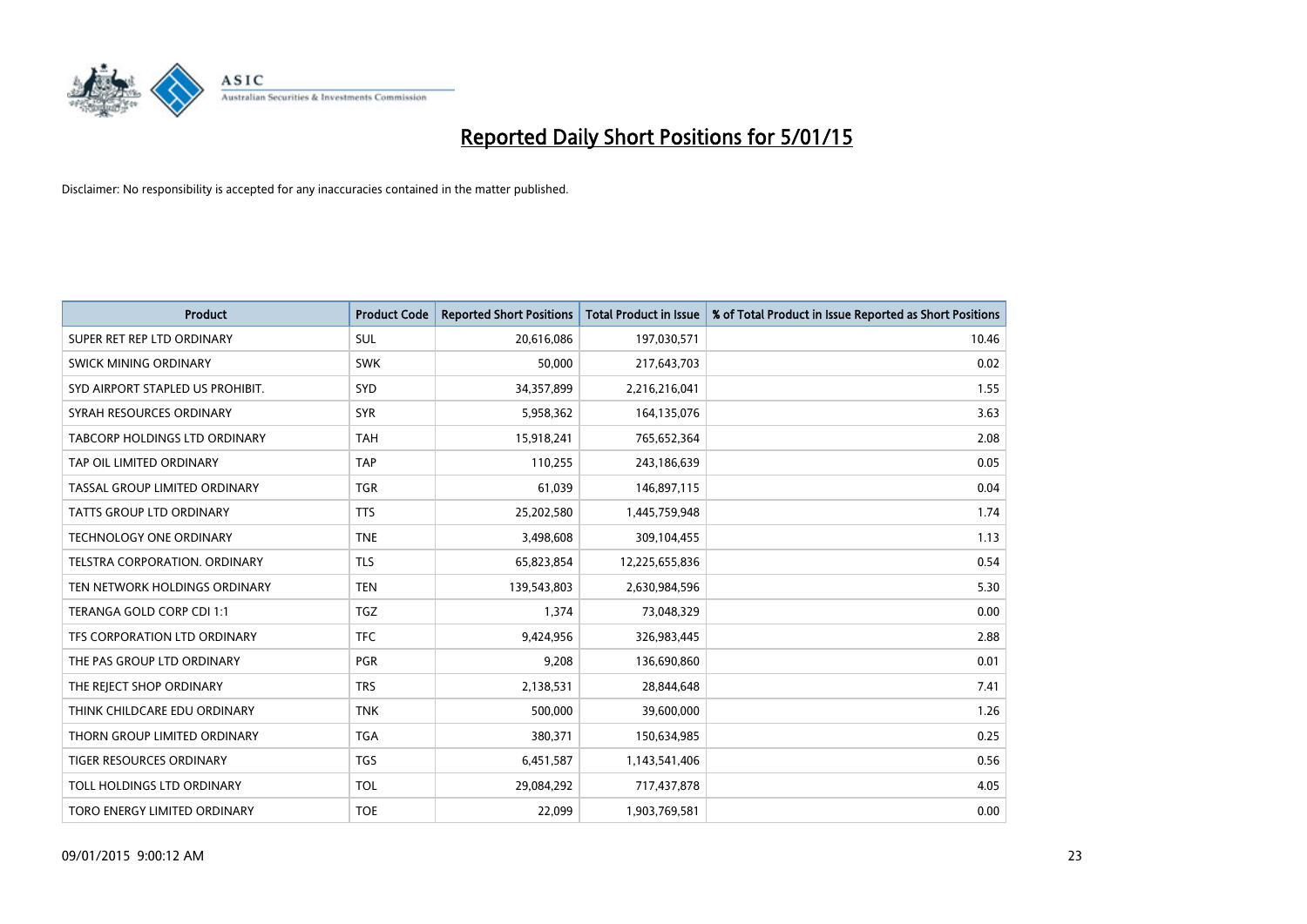

| <b>Product</b>                       | <b>Product Code</b> | <b>Reported Short Positions</b> | <b>Total Product in Issue</b> | % of Total Product in Issue Reported as Short Positions |
|--------------------------------------|---------------------|---------------------------------|-------------------------------|---------------------------------------------------------|
| <b>TOWER LIMITED ORDINARY</b>        | <b>TWR</b>          | 1,000                           | 178,145,130                   | 0.00                                                    |
| TOX FREE SOLUTIONS ORDINARY          | <b>TOX</b>          | 2,144,374                       | 133,752,359                   | 1.60                                                    |
| TPG TELECOM LIMITED ORDINARY         | <b>TPM</b>          | 14,060,437                      | 793,808,141                   | 1.77                                                    |
| <b>TRADE ME GROUP ORDINARY</b>       | <b>TME</b>          | 5,648,621                       | 396,830,595                   | 1.42                                                    |
| <b>TRANSFIELD SERVICES ORDINARY</b>  | <b>TSE</b>          | 5,952,683                       | 512,457,716                   | 1.16                                                    |
| TRANSPACIFIC INDUST, ORDINARY        | <b>TPI</b>          | 75,055,793                      | 1,579,648,778                 | 4.75                                                    |
| TRANSURBAN GROUP TRIPLE STAPLED SEC. | <b>TCL</b>          | 10,801,555                      | 1,906,390,878                 | 0.57                                                    |
| TREASURY GROUP ORDINARY              | <b>TRG</b>          | 66,250                          | 26,624,328                    | 0.25                                                    |
| TREASURY WINE ESTATE ORDINARY        | <b>TWE</b>          | 13,261,101                      | 651,261,403                   | 2.04                                                    |
| TROY RESOURCES LTD ORDINARY          | <b>TRY</b>          | 2,574,392                       | 195,265,161                   | 1.32                                                    |
| UGL LIMITED ORDINARY                 | UGL                 | 20,136,813                      | 166,511,240                   | 12.09                                                   |
| UNILIFE CORPORATION CDI 6:1          | <b>UNS</b>          | 100,617                         | 275,307,258                   | 0.04                                                    |
| UNITY MINING LTD ORDINARY            | <b>UML</b>          | 319,871                         | 1,140,312,866                 | 0.03                                                    |
| UXC LIMITED ORDINARY                 | <b>UXC</b>          | 1,851,297                       | 331,468,991                   | 0.56                                                    |
| <b>VEDA GROUP LTD ORDINARY</b>       | <b>VED</b>          | 12,460,709                      | 842,055,406                   | 1.48                                                    |
| <b>VENTURE MINERALS ORDINARY</b>     | <b>VMS</b>          | 238,000                         | 287,320,170                   | 0.08                                                    |
| VILLAGE ROADSHOW LTD ORDINARY        | <b>VRL</b>          | 1,104,258                       | 159,515,151                   | 0.69                                                    |
| <b>VIRGIN AUS HLDG LTD ORDINARY</b>  | <b>VAH</b>          | 40,758,933                      | 3,524,912,131                 | 1.16                                                    |
| <b>VIRTUS HEALTH LTD ORDINARY</b>    | <b>VRT</b>          | 5,667,317                       | 79,885,938                    | 7.09                                                    |
| VISION EYE INSTITUTE ORDINARY        | <b>VEI</b>          | 1,586,666                       | 178,873,554                   | 0.89                                                    |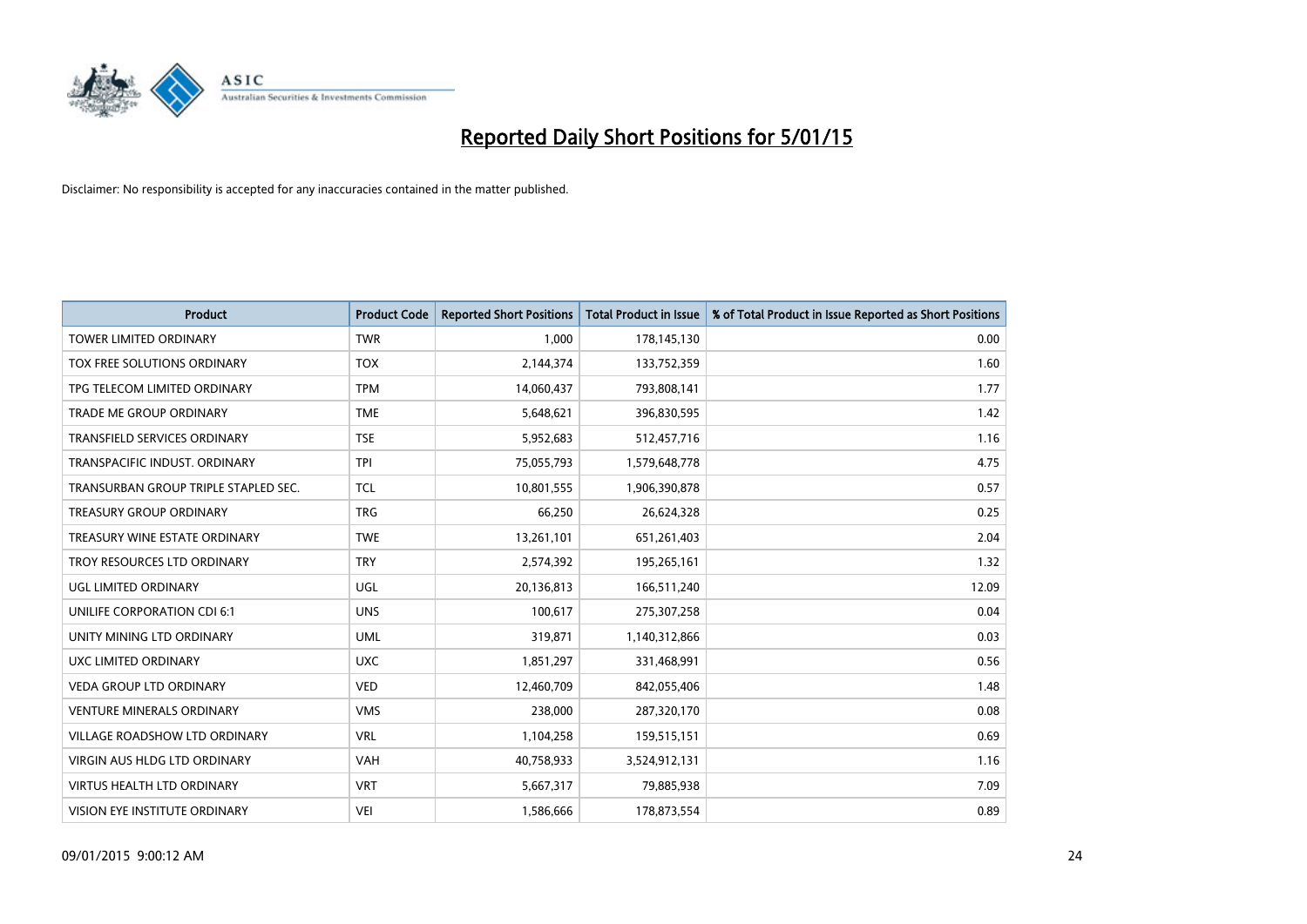

| <b>Product</b>                       | <b>Product Code</b> | <b>Reported Short Positions</b> | <b>Total Product in Issue</b> | % of Total Product in Issue Reported as Short Positions |
|--------------------------------------|---------------------|---------------------------------|-------------------------------|---------------------------------------------------------|
| <b>VOCATION LTD ORDINARY</b>         | <b>VET</b>          | 11,074,144                      | 230,000,000                   | 4.81                                                    |
| <b>VOCUS COMMS LTD ORDINARY</b>      | VOC                 | 1,707,436                       | 105,385,283                   | 1.62                                                    |
| WAM CAPITAL LIMITED ORDINARY         | <b>WAM</b>          | 171                             | 345,405,201                   | 0.00                                                    |
| WARRNAMBOOL CHEESE ORDINARY          | <b>WCB</b>          | 19                              | 56,098,797                    | 0.00                                                    |
| <b>WATPAC LIMITED ORDINARY</b>       | <b>WTP</b>          | 2,263,708                       | 189,258,397                   | 1.20                                                    |
| <b>WDS LIMITED ORDINARY</b>          | <b>WDS</b>          | 556,703                         | 144,740,614                   | 0.38                                                    |
| <b>WEBIET LIMITED ORDINARY</b>       | <b>WEB</b>          | 1,388,238                       | 79,397,959                    | 1.75                                                    |
| <b>WESFARMERS LIMITED ORDINARY</b>   | <b>WES</b>          | 7,042,560                       | 1,123,752,517                 | 0.63                                                    |
| <b>WESTERN AREAS LTD ORDINARY</b>    | <b>WSA</b>          | 4,525,211                       | 232,580,131                   | 1.95                                                    |
| WESTERN DESERT RES. ORDINARY         | <b>WDR</b>          | 2,490,070                       | 620,049,919                   | 0.40                                                    |
| WESTERN DESERT RES. RIGHTS 31-MAR-14 | <b>WDRR</b>         | 17,835                          | 120,009,662                   | 0.01                                                    |
| <b>WESTFIELD CORP STAPLED</b>        | <b>WFD</b>          | 5,109,164                       | 2,078,089,686                 | 0.25                                                    |
| WESTFIELD GROUP ORD/UNIT STAPLED SEC | <b>WDC</b>          | 945,234                         | 2,078,089,686                 | 0.05                                                    |
| <b>WESTPAC BANKING CORP ORDINARY</b> | <b>WBC</b>          | 36,104,749                      | 3,120,176,969                 | 1.16                                                    |
| WHITE ENERGY COMPANY ORDINARY        | <b>WEC</b>          | 366,912                         | 328,374,494                   | 0.11                                                    |
| WHITEHAVEN COAL ORDINARY             | <b>WHC</b>          | 95,160,393                      | 1,025,760,027                 | 9.28                                                    |
| WIDE BAY AUST LTD ORDINARY           | <b>WBB</b>          | 1,201                           | 36,796,608                    | 0.00                                                    |
| WOODSIDE PETROLEUM ORDINARY          | <b>WPL</b>          | 8,343,641                       | 823,910,657                   | 1.01                                                    |
| WOOLWORTHS LIMITED ORDINARY          | <b>WOW</b>          | 46,624,678                      | 1,263,141,146                 | 3.69                                                    |
| WORLEYPARSONS LTD ORDINARY           | <b>WOR</b>          | 6,670,525                       | 244,265,551                   | 2.73                                                    |